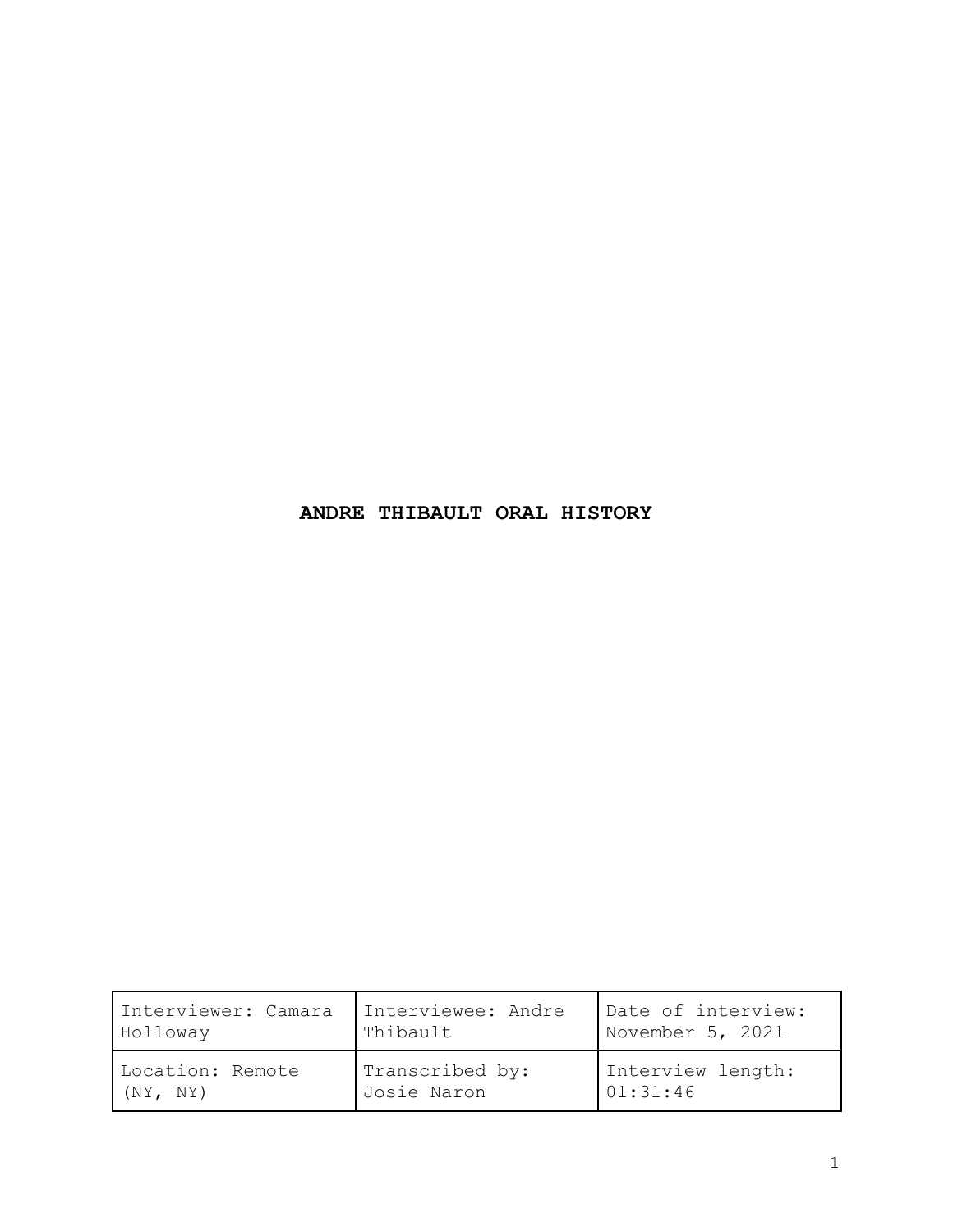CAMARA HOLLOWAY: My name is Camara Holloway and I'm the project manager for the Romare Bearden Catalogue Raisonné. As a part of the Wildenstein Plattner Institute's Oral History Project, we're here today to speak with Andre Thibault, Bearden's studio assistant from 1980 to 1988. It's November 5th, 2021, and we're also joined by Josie Naron, who is the WPI's oral historian. So, thank you, Andre, for joining us. We really appreciate you taking the time. And to start off with, I'd like to get a little bit of background information from you. So, could you tell us when and where you were born?

ANDRE THIBAULT: [sighs] 1948, and I was born in a town called Rivière-du-Loup, "river of the wolf," in Quebec, north of Quebec City.

CH: Oh great, wonderful. So, you're Canadian. So, are your parents also Canadian?

AT: Yes.

CH: Can you tell us where they were from –- so they were from Canada as well.

AT: It's the same city I just mentioned -- or town.

CH: Okay. And what were their names?

AT: Leopold, and my mother, Lorraine. Lorraine Camila Thibault.

CH: Okay, that's pretty. And what did they do for work?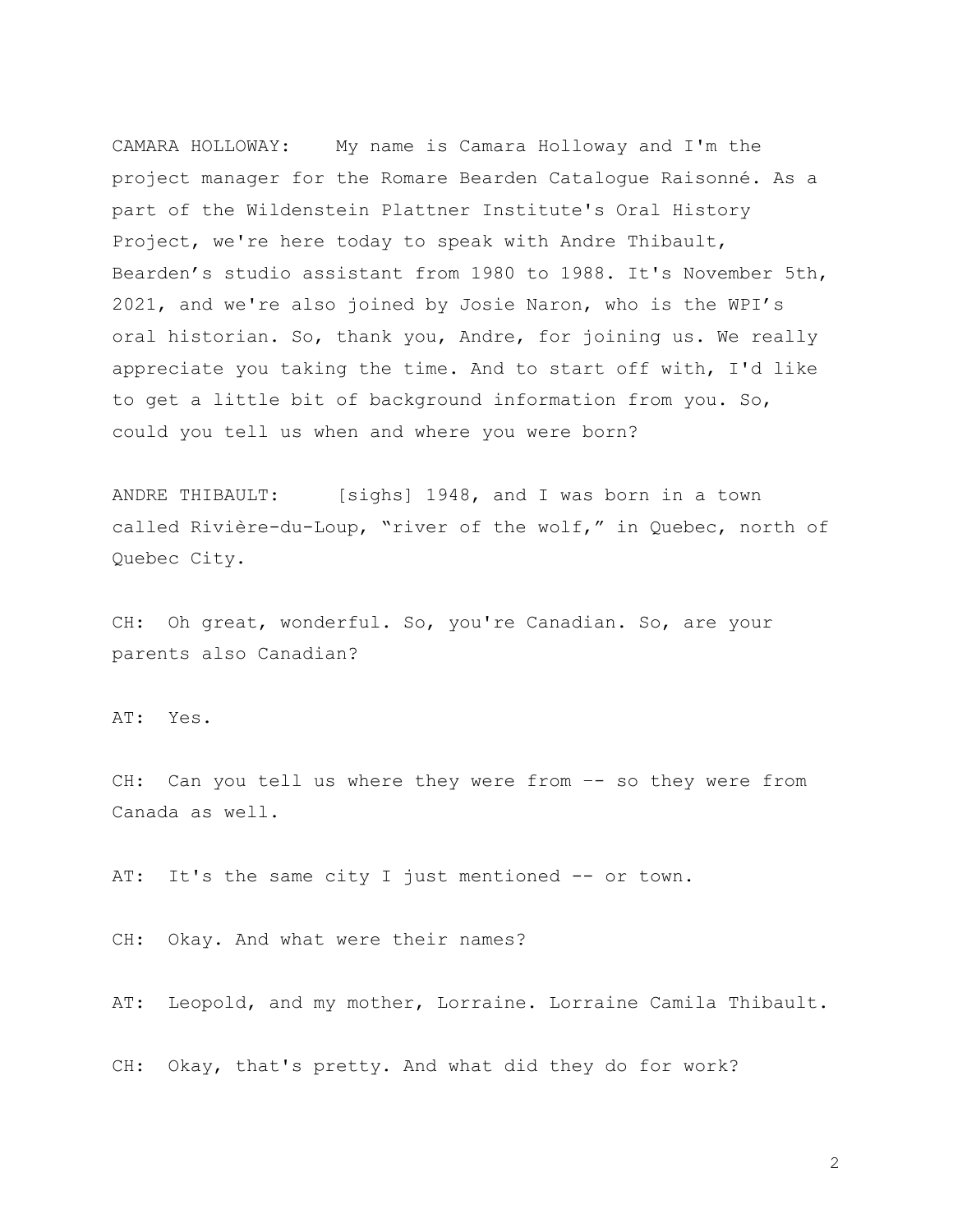AT: Um, my mother chased me around a lot, and my father was a carpenter.

CH: Oh, that's exciting. So, what was it like growing up there, where you were?

AT: I was there [sighs] for about four years. And at that point, we moved to North Montreal. My memories of it was -- long cold winters, the cherry jam that my grandmother made in her backyard. I still remember that. About five years ago, my wife and I took a trip to that region of Quebec and I showed her the house that my father had built that I was born in. And we stayed on the St. Lawrence Seaway, and I remember we -- we had bought some items for lunch, and while we were on the balcony of our hotel room that we were in, there were beluga whales going up and down the river. It was an unusual sight. White whales. And when we saw them popping out of the water, it was the first time I'd ever seen that. I never saw that as a child, but –-

CH: You never saw it as a child.

AT: No.

CH: So, what did you have -- besides your grandmother's jam, what else did you remember? Do you have any memories of art, besides your father's work?

AT: No, nope. I, uh -- even when we moved to outside of Montreal, it -- my father was always busy working. So, I just spent a lot of time mostly by myself. Entertaining myself. [laughs] And then, at the --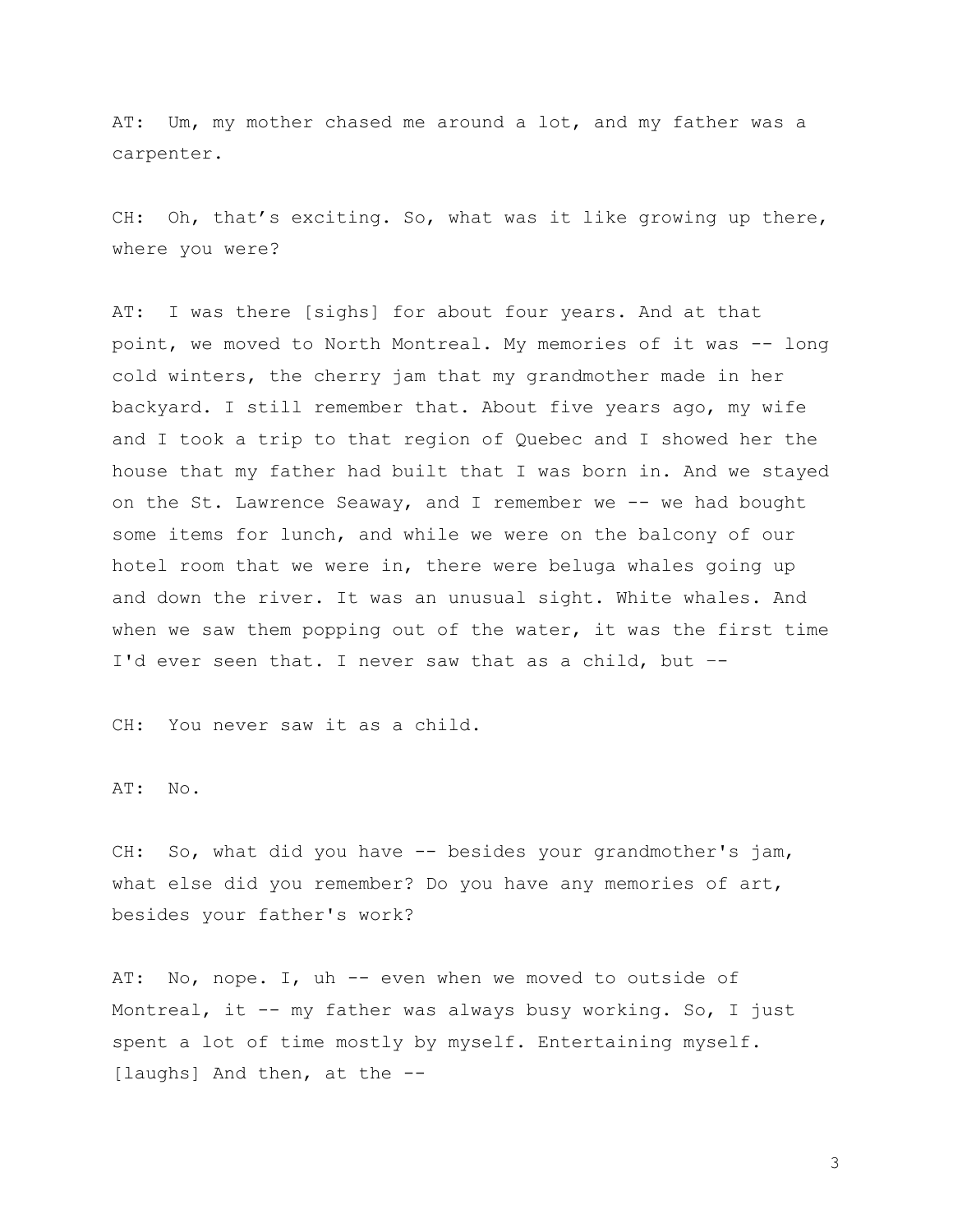CH: And what did you do to entertain yourself?

AT: Uh, went out in the woods around the neighborhood and just chased animals, squirrels, you name it. I kept busy. I was outdoors quite a bit. And then, at the age of nine, my father and my brother and mother moved to Manchester, New Hampshire.

CH: Okay.

AT: And the reason was that he had more work there. And that's how my existence in the United States started. I didn't speak a word of English. And I remember they put us in a parochial school, where I had to skip a grade just to make up for the English I didn't know. And fortunately, the school  $-$  the morning sessions were in French, the afternoon sessions were in English. And that's how I became acquainted with the language.

CH: And is that where you learned about art?

AT: No. If you really want to know what -- where and what I learned about art, that was at Boston University. I had a bachelor of science degree in communications. And during those courses, I had to do courses on visual communications. And I didn't realize that I had the ability to do it so easily, where it was probably one of the most difficult courses at BU. A lot of students failed it. And our presentation of our visual thought would be to an auditorium. So there were about 80, 90 students in this auditorium, and I always made something with a bit of humor attached to it. *Stolen Kisses*, I remember that particular work I made. And my professor, dean -- she eventually became the dean of the school of communications of BU -- Donis Dondis, what a name. And she was tough. She would, you know, if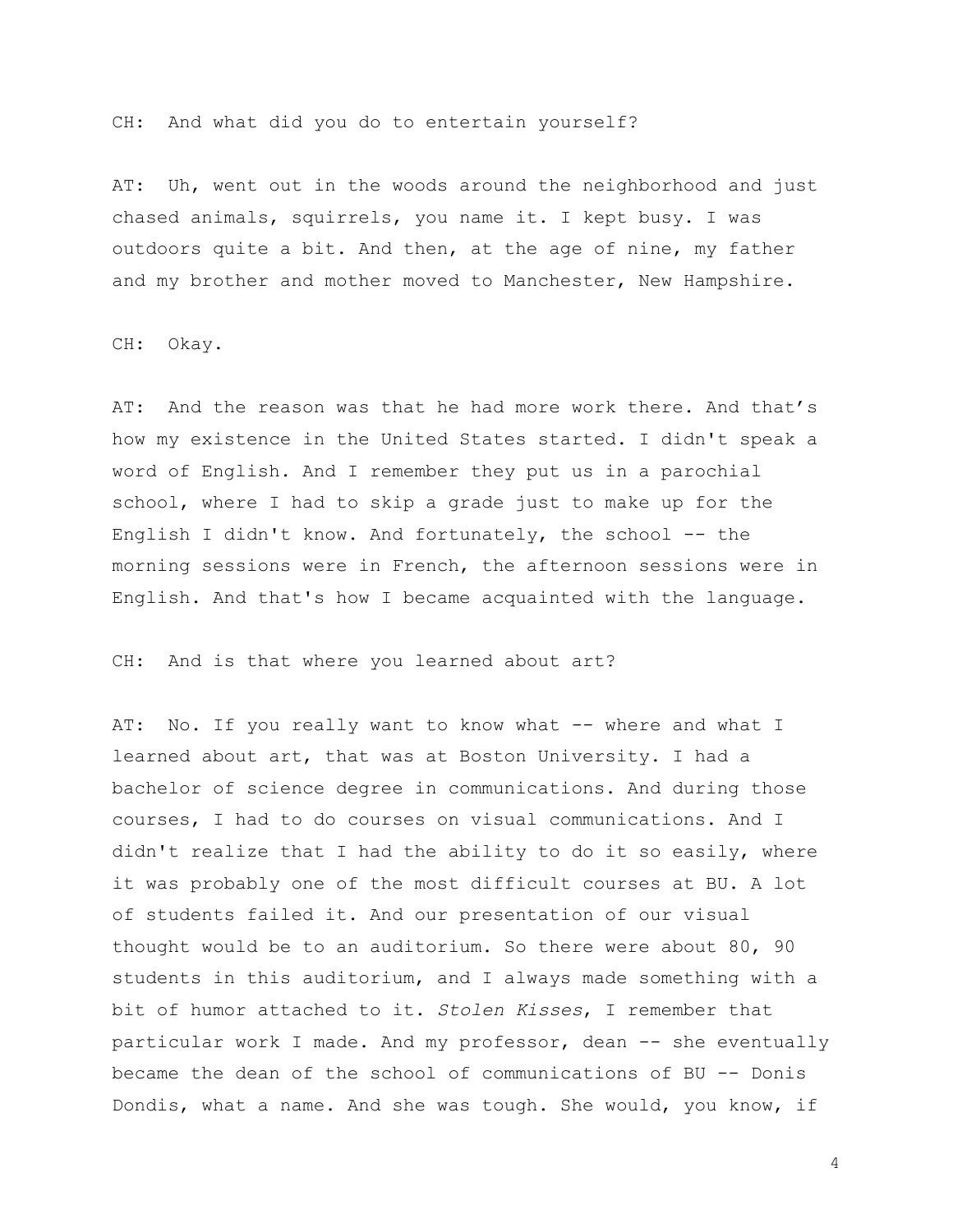any student went in there thinking, Oh, visual communication, how easy can that be? It wasn't easy. But, I always made -- the auditorium, they laughed. They enjoyed my stuff. And the professor started realizing that when I would go there, they were saying, you know, Andre, we want to see what you have. What do you have? And uh, eventually that professor, Dondis, said, "Wherever you want to go in the country," she says, "I'll get you the job that you want." In art director for advertising communications. And I just was not interested at the time. I wanted to work in the tennis industry. A friend of mine, David Garvey, worked in the tennis industry, traveled all over the world, and I was just fascinated by his lifestyle. And that's where I wanted to go.

CH: Okay.

AT: But I knew I had an ability to put visual thoughts together quite easily and quite clearly.

CH: Okay. So, did you have any other artistic training besides that course?

AT: No.

CH: No. So, you're --

AT: Romare realized it. He realized it from day one. That it wasn't  $--$ 

CH: Just that you had this natural aptitude.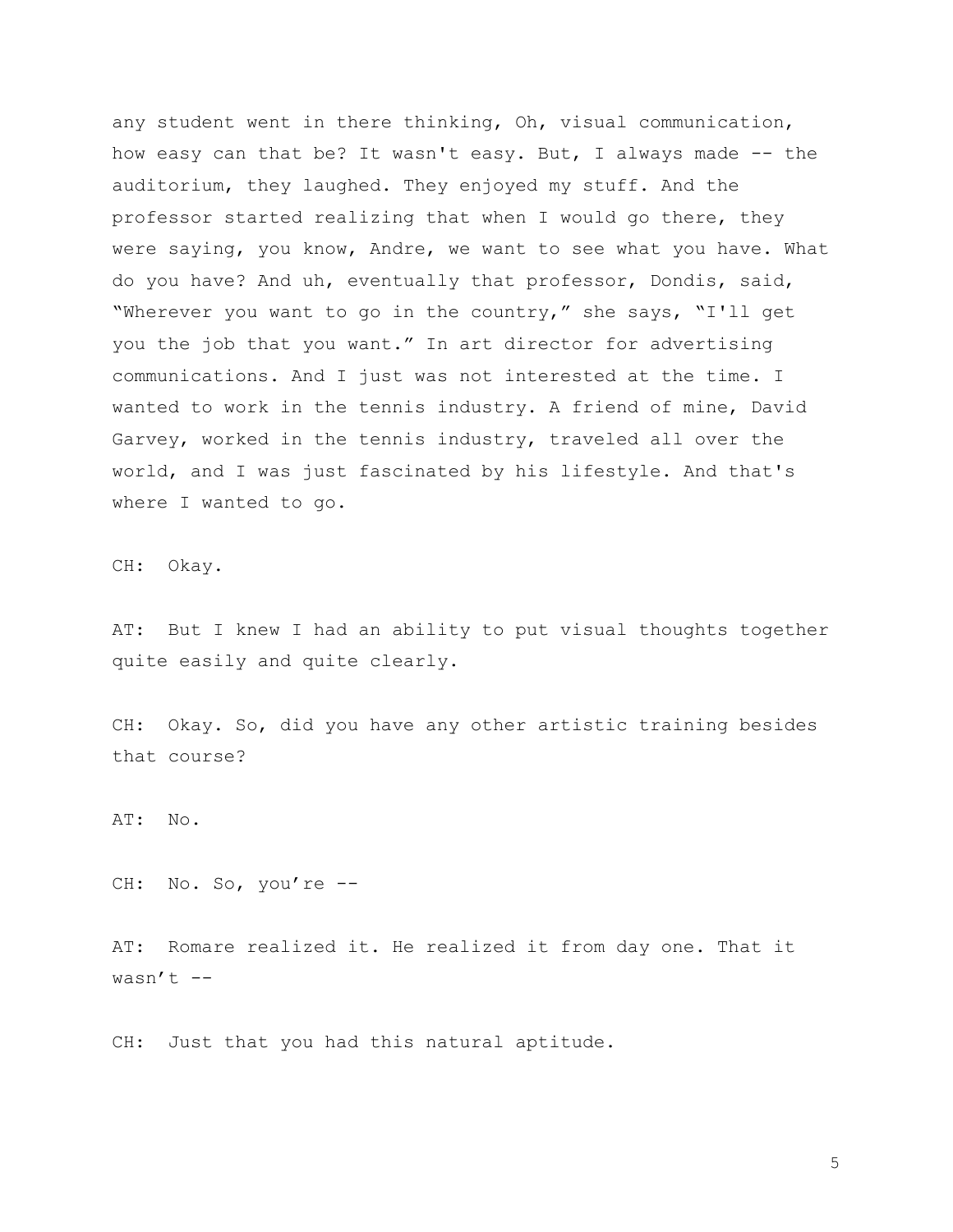AT: Right, right. And as I stated earlier, out of all the artworks that I made, I sold everything I've made, basically. Other than maybe 20 pieces which I have around the house. And it supported me from 1980 to now. Can't complain about that, I mean, when I see -- when I was in New York City, going back and forth to Romare's studio, I'd see a lot of young people with portfolios in their hand going here, there, different galleries. Felt sorry for them. It's -- it was not -- it's not easy.

CH: Yeah.

AT: I just --

CH: So, how did you end up coming to New York and deciding to pursue art?

AT: [sighs] I had worked in Europe. I worked in Paris for Yves Saint Laurent, men's suits. I was their quality control director in three different locations: Anine, Poid Du Nord, and Valencie. I lived in Valencie. Wasn't enthralled by it all. I mean, I didn't spend all that much time there. And when I came back to the United States, a man in northern Maine had a grocery wholesale business. And I remember when I was in college, my last year, I interviewed with him. He came to business college at BU and he was looking for a manager. And during that interview, he realized that in northern Maine, it's close to Quebec, so there are a lot of French-speaking business people. So, I had that advantage. And I ended up becoming his general manager. Again, northern Maine is -- it's not an easy place to take year-round. I mean, the winters start in September and they end in April. And then, you have a month and a half of summer conditions.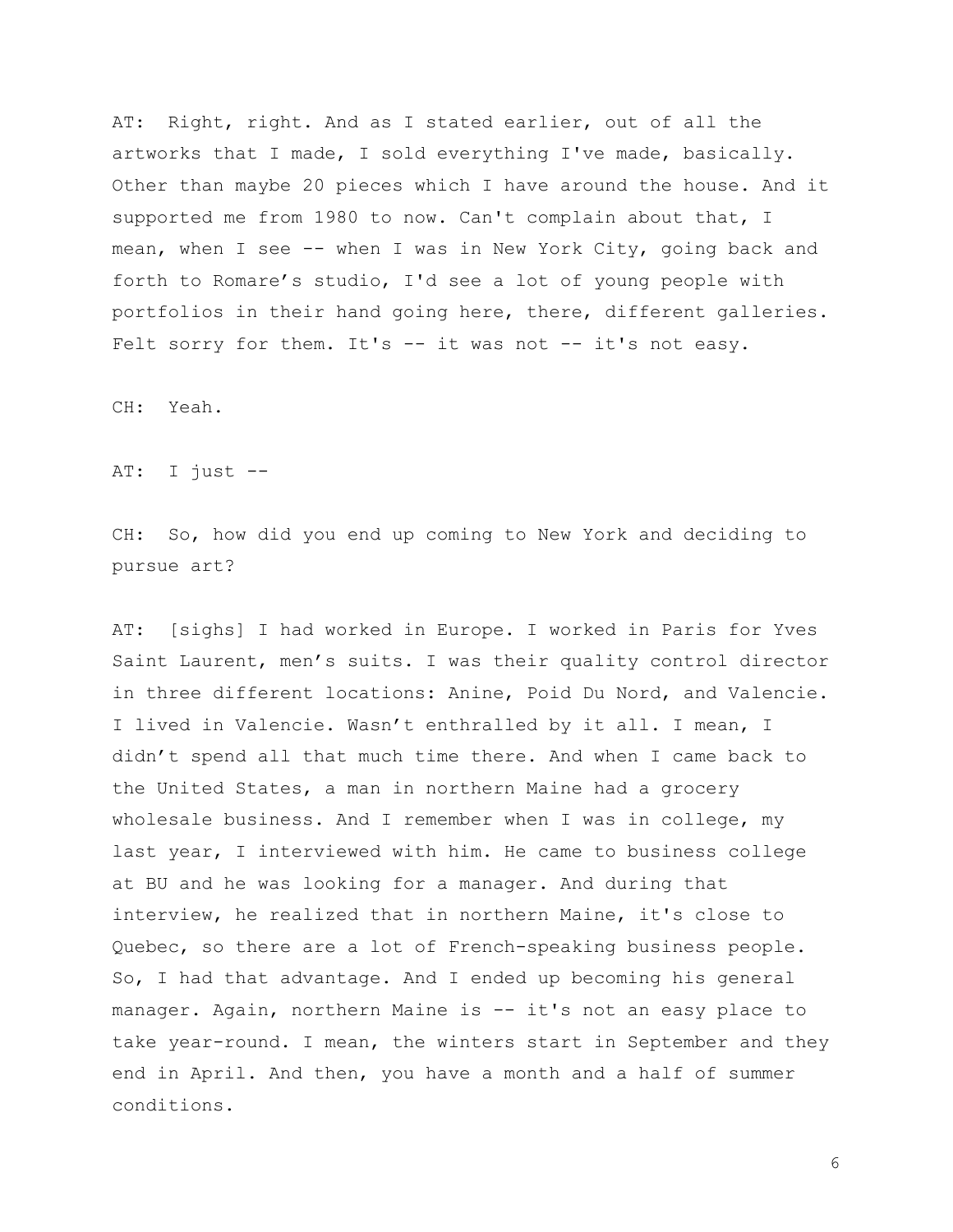So, when I left there, I went back to northern New Jersey to a town called Palisades Park. And there was a man there who wanted me to manage his discotheque. And this was in '78, '79 -- which I did. And during that time I -- spent a lot of hours in that place. God, I'd get there at 10 in the morning and I wouldn't leave until maybe  $2:30$ , 3 the next morning. So, it was  $-$  it was something I really wasn't pleased with. In the meantime, I went to -- I was living with a lady that assisted me in managing this nightclub. The Giraffe Club and Restaurant, that's what it was called.

CH: And this was in New Jersey?

AT: Right.

CH: Okay.

AT: One day, she said to me, she goes, "You know, there's an art show coming up. Van Saun Park in Bergen County." Big, beautiful park. She says, "They're having an art fair." And she looked at the pieces I had made at Boston University, which I had kept in a folder. All of these visual communication things. And she said, "You know, you could do well there. Enter three, four, five pieces." And I wasn't too keen on it, but we did. I entered five pieces that day at this particular art fair, and it was Fair Lawn University, different colleges in the area that juried this particular show. I got third place, sold three pieces, I think for fifty dollars apiece. And I thought, Wow, that was easy. People just want to buy this. So, that's what triggered something in my mind. I said, Well, maybe I should consider making an occupation out of this. And what I did is I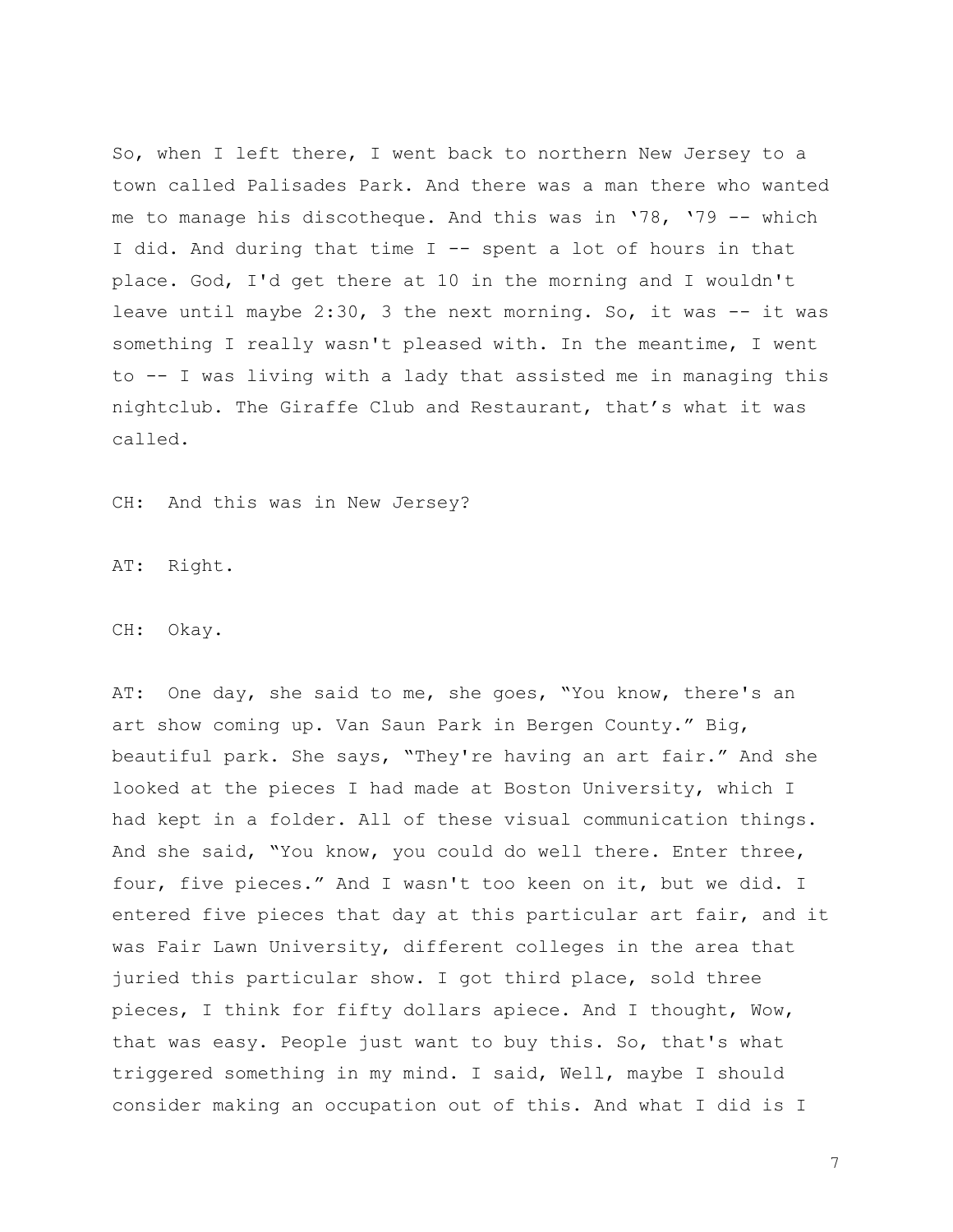rented a studio down the road from where we were living and just started making artwork. And I didn't know really what I was doing. But what happened when I was there, I received -- I don't know if you remember or are aware of Cordier & Ekstrom Gallery in New York City --

CH: Yes.

AT: Mr. Ekstrom, Arne Ekstrom. Okay. [clears throat] From his -- I had gone there one time for a show, just to look at it, and I had left my name, address, and everything for mailings. And I received an invite for a Romare Bearden show. To his gallery. That particular month, Romare ended up on a cover of *Art/News* magazine. This was 1980; I don't know if you saw that publication, or -- I had it, but the Smithsonian grabbed it from me. They -- Romare autographed it for me, and on the back, he put his phone number. And I'll mention how that happened.

So, I'm looking in this magazine and I see Romare's work, and I was -- [exhales] I was amazed. I mean, he was doing what I would have loved to have made, to do, in collage -- and that's all I worked in, was collage. And I remember going to the show, I brought the catalog with me when I went in and I just stuffed it down my pants. So, as I'm in the gallery -- the place was very crowded. To the far corner, I see Romare's head, his profile, and I said, "Oh, that's the guy on the cover of this catalog." And I'm walking up to where he was and he's talking to people. There are a lot of very well-dressed people, furs, jewelry. All the baubles were out that day.

As I'm walking towards him, I'm pulling my catalog out, and he turned around and he looked at me in my direction. And at first,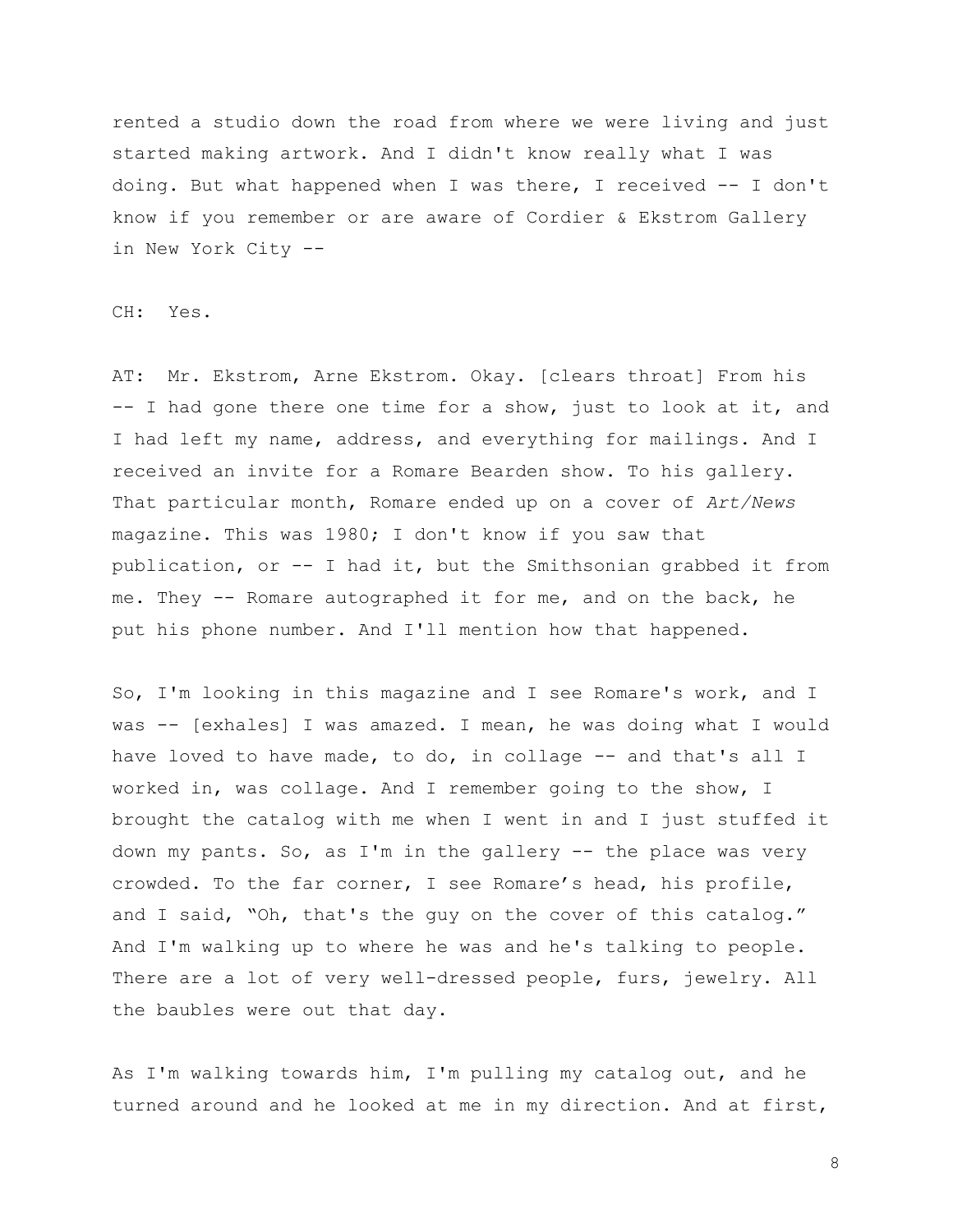he wasn't sure what this crazy person was doing coming towards him pulling this catalog out. And as I get closer, I put it in front of him like this and I said, "Guess what?" And he smiles, he starts looking, he goes, "That's me!" I says, "I know!" And you could hear the people around him saying -- one woman said, and I heard this, to her husband, "I told you, George, we should have brought ours." Because they were afraid to, I guess, so they didn't. And I said, "Mr. Bearden," I said, "I would really enjoy an autograph from you on the cover of this." And as he's signing it, I said, "By the way," I said, "like you, I make collages." And he said, Oh!" He goes, "What kind of collages?" I said, "Well, I don't know much of what I'm doing. I'd, you know, I'd love to learn more." And he said, "How serious are you?" I said, "It's all I do. I quit everything else. That's all I'm making, is collages." He flips the catalog page over, and on the back, I see -- he pulls a pen out of his pocket and he inscribes his phone number on Canal Street where he was living. And he said, "Give me a call. Maybe we can arrange something for you to come by my studio, and I'd like to see what it is that you do." He said, "I don't want you coming there thinking that you're going see what I'm doing, because you're not." He said, "I want you to bring a work, a completed work. Maybe two, if you can."

Which I did. And I remember calling him at home. Nanette answers the phone, and she goes, "Romare, [unclear]," she goes, "there's a young man on the phone. His name is Andre Thibault, and he said that you mentioned to him that he can come by your studio." And he said, "Oh, I remember." Like that. Then he gets on the phone and he said, "I'm going to give you directions to my studio, and we can make it this coming Wednesday." Remember, I called him on a Monday. And he gives me directions -- take the 7 train. He said, "The minute you get out of the tunnel," he goes,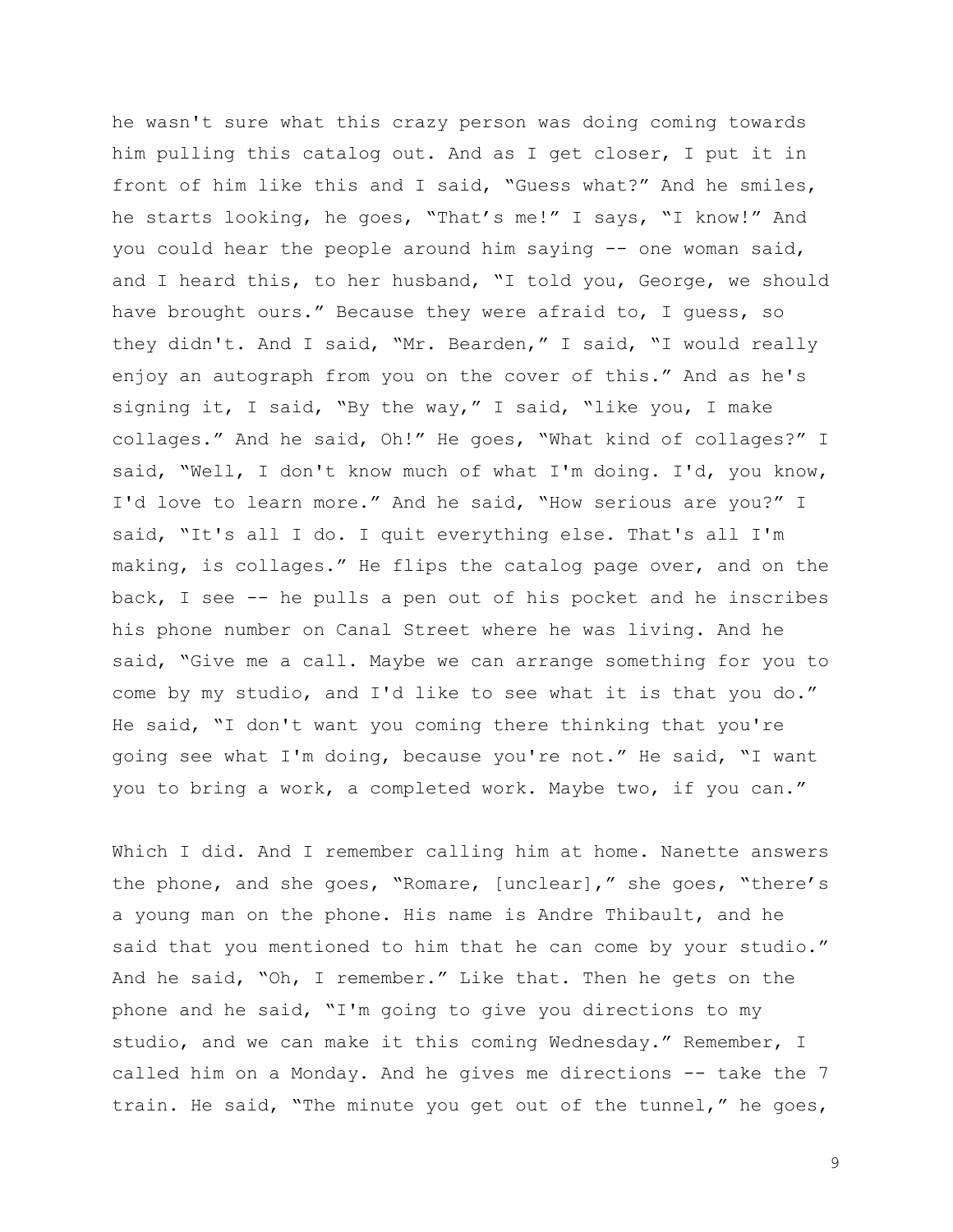"first exit out of the tunnel is where you get off." And then, he said, "Come into the building." Gave me directions to the building where he was in. He said, "I'll be on the third floor." I remember getting there. I get on this elevator. Slowest elevator I've ever taken in my life, I mean, this -- oh god, I didn't think I'd make it to the third floor. But finally do, and I walked out of the elevator. I walked to the hallway. And there was a door with a little plastic plate with his name on it. Just said Romare Bearden. And I knocked on the door, and the door slowly opened, but the man on the other side was not Romare. It was Barrie Stavis, which I --

CH: Okay.

AT: -- later met. I have a lot of correspondence from Barrie in regards to the experiences he had. And Barrie says to me, and he goes, "What can I do for you?" I said, "Well, you can't really do much other than let me in, 'because I'm here to see Mr. Bearden." And he shows me in. Romare is sitting down at the round table that eventually we all sat at. That's where we held lunch, conferences, everything. He said, "Place your pieces up along that board over here," and he said, "I'll be with you in about ten minutes."

So, he completes his business with Barrie. And then, I was up against the wall not saying anything. I was very nervous. I'm thinking, Oh my god, what's the worst that can happen here? He'll look at the pieces and then he'll say nice work, talk to you later. I had all these thoughts flowing in the back of my mind that things might not go as well as I expected. He spent 15 minutes, 20 minutes going from one piece to the other. And he's going back and forth. And then, he turns around and he looks at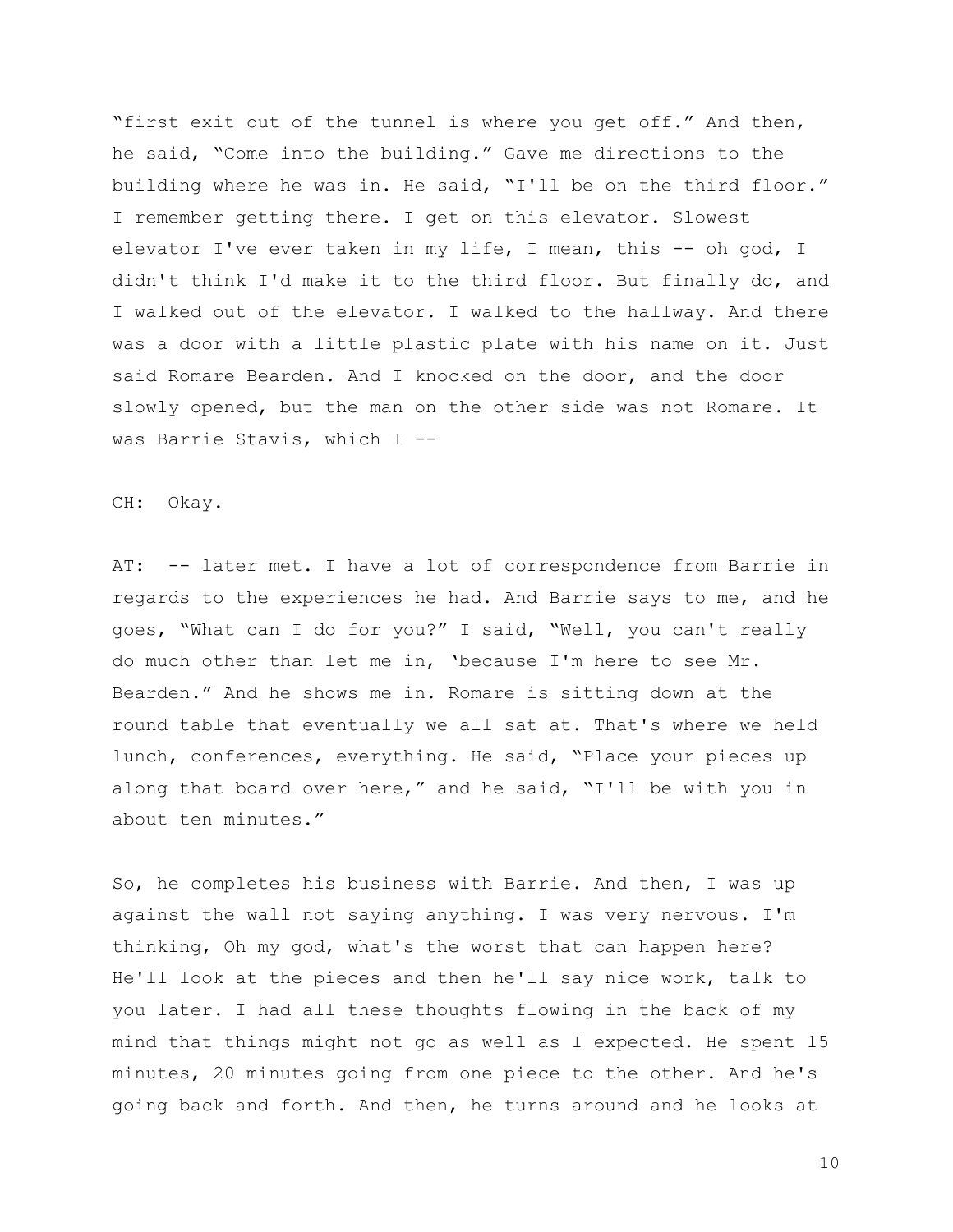me, and he goes, "Have a seat." So, I sit down, and he said, "Nice." He goes, "I like what I'm looking at." He goes, "How many of these do you make a month?" And I'm not sure, I said, "Sometimes I don't have any ideas, you know, just go blank." He said, "Next time you come here, I want you to bring at least four brand new pieces that you made." And he goes, "What I can do is I can make you a far better artist than what you currently are." And he said, "When you come here. I just want to see what it is that you do." So, from 1980 to 1984, that's mostly what I did, is bring in completed works. It was one day a week, then it became two days a week.

And he was fascinated by the boards that I made these collages on. There's a man by the name of Hans -- Bavarian, he's from Bavaria. He was a master cabinet-builder in northern Jersey, not far from where my studio was. And as a matter of fact, when the Pope came to the Meadow grounds [Meadow Lands] in New Jersey, Hans was the one that designed all of the seats, the furniture, the whole staging for -- this Pope's visit. And I remember going to Hans, telling him what I did and asking if he could make me some boards that I can make these works on. The boards were 18 by 24 inches, 11 by 14, 30 by 40, 40 by 60 inches. But they were made so well. And it was marine plyscore that he used. Now, marine plyscore does not warp, or it won't. Because they use it on boats. And he would back those with poplar, the poplar tree, that kind of wood. And the reason why -- poplar is one of the strongest materials you can use that will not warp on you, the boards. And Hans mentioned to me, he said, "You know, you should glue some papers on the back of these, all of them." He said, "That'll strengthen the front." He goes, "So when you make a work, it'll be perfectly laid flat."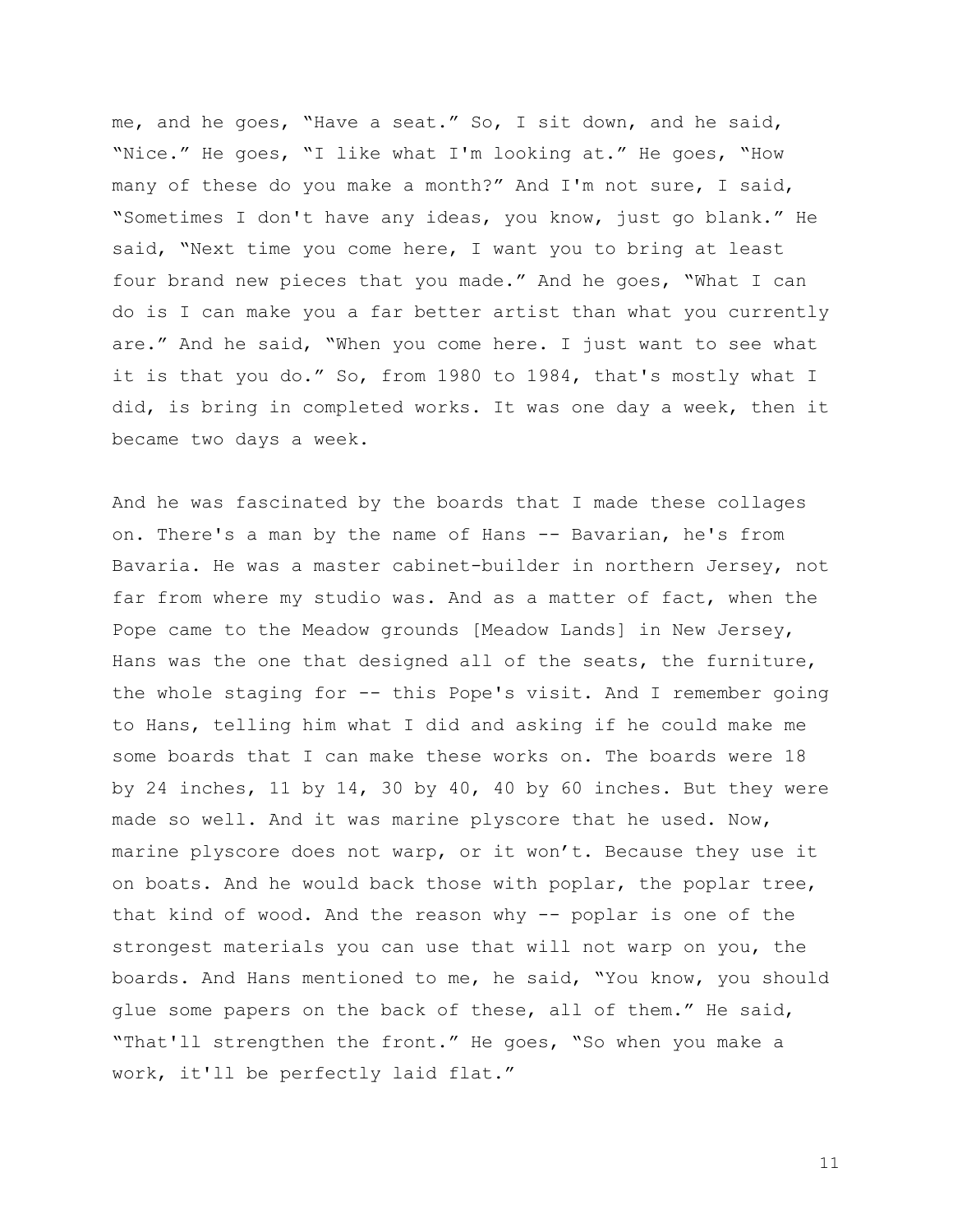At that point, I realized -- Romare was having problems with what he was working on. He was using masonite. Masonite's a heavy product, and it's difficult to -- to back. But every time I would bring a piece to his studio, he was examining the whole thing. The back, the board. He said, "Where do you get these?" You know, he was fascinated. In 1984, my relationship with Romare changed dramatically. I brought a collage that I had to borrow a car, a roof rack. This was a 40 by 60 inch collage which I still have in storage. And I remember when I brought it to his studio and I put it up against his work stand, and he was sitting at the table. And I had it covered with a sheet, and I said, "Are you ready for this?" He said, "Hit it." And I uncovered the piece and I watched him. He just stood there, looking at that completed work and [sniffles] –-

CH: Do you remember the subject matter of the work?

AT: Oh, it reminded him a lot of Fernand Léger, that artist, Fernand Léger.

CH: Yes.

AT: And he just -- all of a sudden, took me -- he clapped his hands really loud, [claps]. And went -- he said, "That's it, Teabs." He said, "We're done." And I'm looking and I'm thinking, What do you mean, done? He said, "I've taught you everything I possibly can." [cries] "This is it." He goes, "You've done it." I'll get over it. [blows nose]

CH: Well, that sounds like a very special moment, that you feel that you were --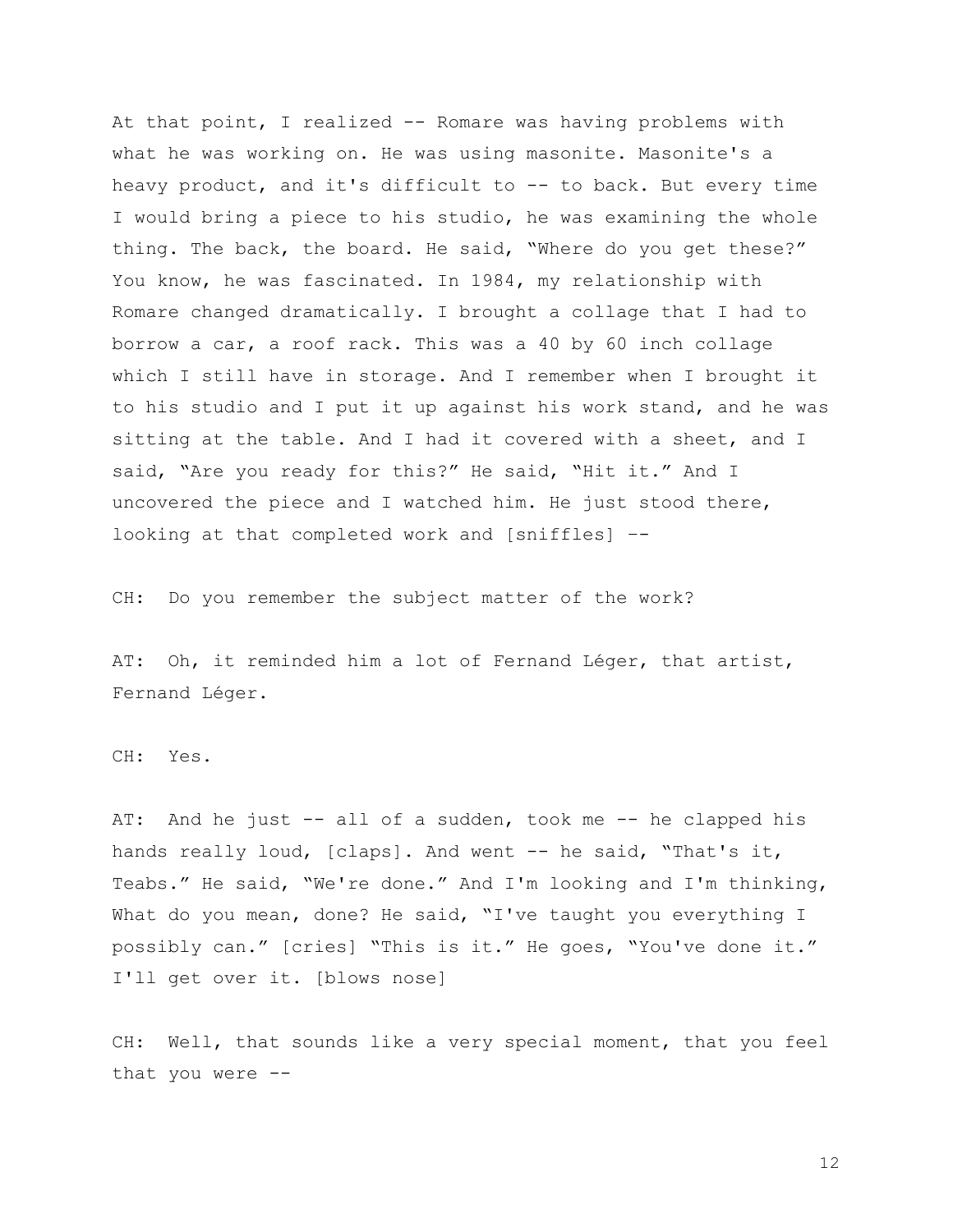AT: Oh, it was. It was. It was. I was so elated, I floated all the way home, I just floated. You know, I kept thinking, Wow. He finally totally approves of what I'm doing. And that changed me dramatically. I started putting out stuff that just dazzled him. He just gushed at every one I brought. You know, he said, "Oh, wow, this is unbelievable." But I still have that piece that I brought to him. *Tollgate to Passion* was the title of it, made in 1984. And the subject matter is it -- it looks like steel tubes coming down, but they meet in the middle, and it's open slightly. And then, the background of that are reds and different colors that really pop out in the middle of that large piece. And there's a -- just a set of lips, women's lips, and eyes. And that's it. That's the *Tollgate to Passion*. So, if you get past that, you're in a world of passion. [laughter] He really -- I know that that just struck him.

And then, I started making three-dimensional collages. What - how that occurred was in Nyack, New York, where I would ride my bicycle to, was a place called "Sew what's new." And it was a fabric store that this woman ran. S-E-W what's new. And in her window was a wooden mannequin, which was  $a -1$  asked the lady what it was, and she goes, "Well, they used that in the early 1900s for wedding gown forms." But it was the shape of a woman. Without a head, no arms, just that shape on a pedestal. And when I looked at that, I kept thinking, Wow, if I had something like that, I could really make a wonderful piece of artwork. It would be striking.

So what I did is I -- after three trips to her store, I finally convinced her to sell me the work, that piece. And she did. Brought it home in my studio and realized that -- eh, it's gonna be difficult to work on, because the slats of wood were starting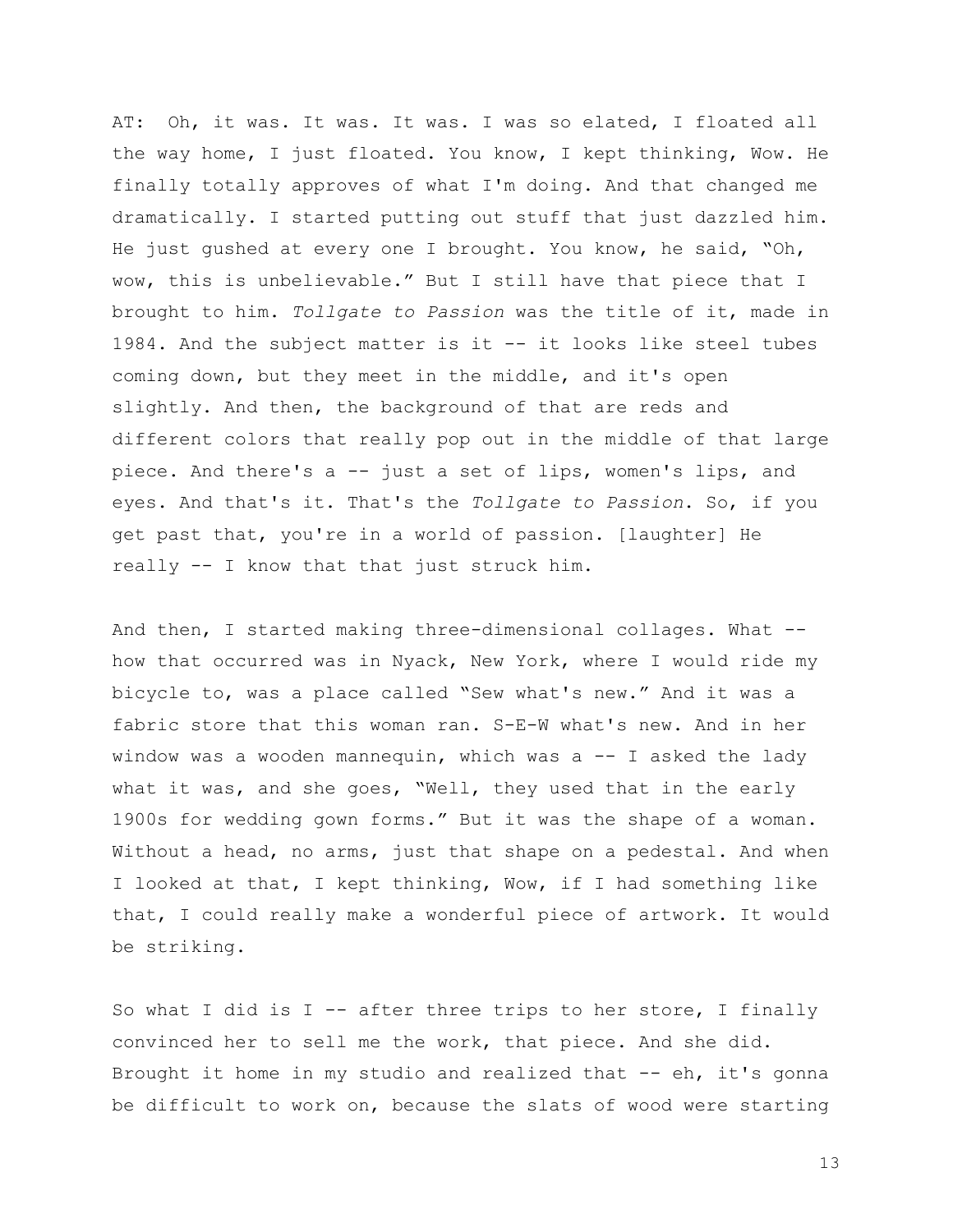to peel a little bit, and I didn't think I could really adhere something to that. What was amazing -- underneath was a label, and the label was in -- not far from Romare's studio in Long Island City was where this was made. I called that number that they had. A man picks up the phone. I said, "I have a wedding gown form that you made, blah blah blah." He says, "Yeah, now --" he said, "we make those out of fiberglass." I'm thinking, Oh that's great. Fiberglass, what an easy surface. Went to his place and there, around the shop that he had -- which was a rather sizable studio -- were three, five different forms in fiberglass, which all of them I could use. Some were heads that were about 20 inches in height, then the form that I really liked was right about up to here, to me. That's how tall they were. So, I bought, oh god, a half a dozen pieces. And they weren't cheap. Brought them to my studio and finally collaged one.

And then, when Romare saw what I was doing, I brought him some photos, he goes, "This is what Nanette's been looking for. He says, "She's gotta see this. And I remember, he wanted me to take one of the pieces to his home on Canal Street, which I did. And carrying that thing up his stairs to go to his second-level studio apartment that they had, [pauses] it was daunting. But he just couldn't believe that someone could make a three-dimensional collage like that, and Nanette was just amazed at it. He was talking about trading. He said, "I'll give you one of mine, you give me one of yours." And I think, That's fair. You know, that's basically what happened.

CH: So, how did you go from showing him examples of your work to working with him on his pieces?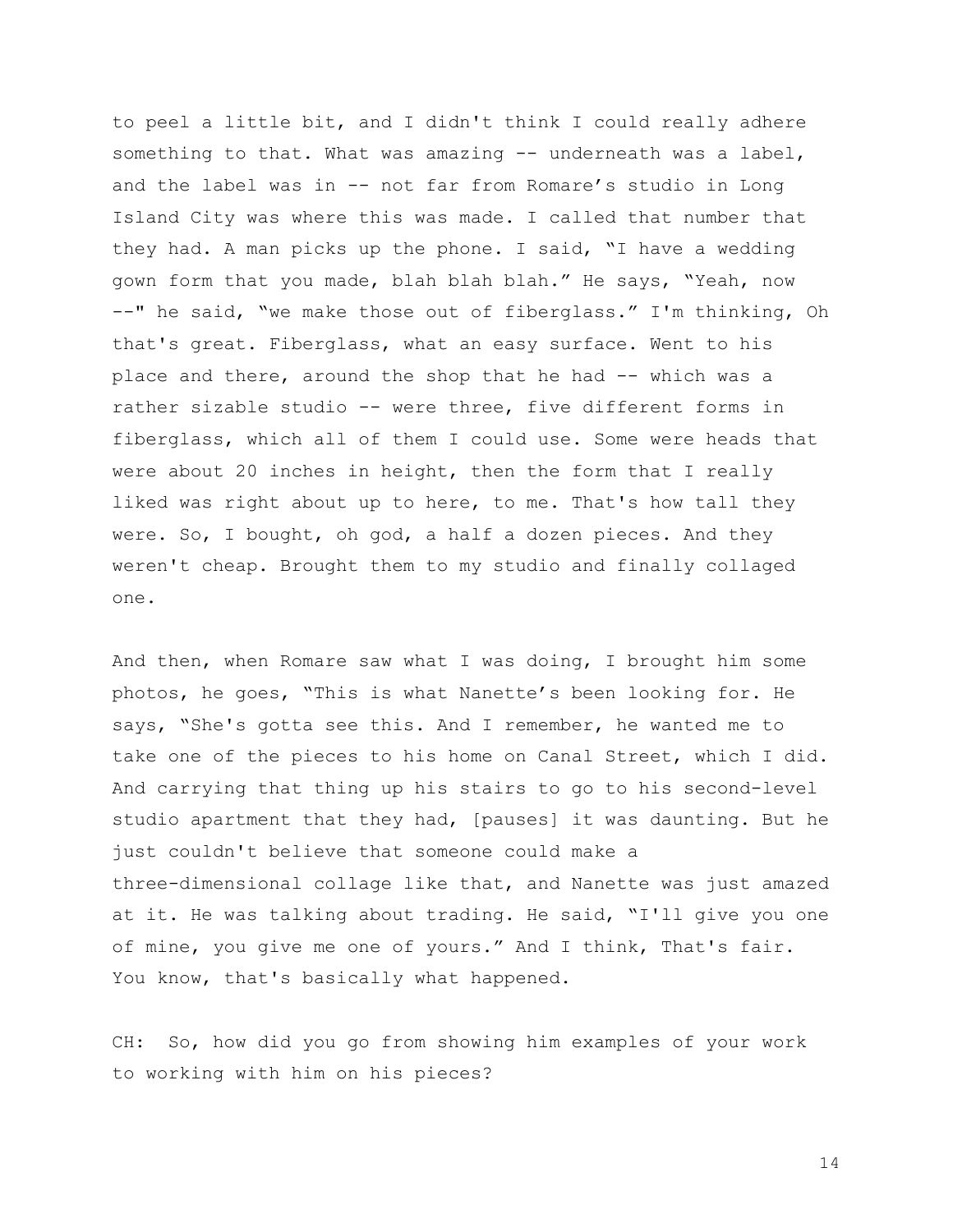AT: I remember the first work that he and I worked on, *Storyville Mirror* is the name of it. I'll give you a lot of titles of the pieces that we worked on, but *Storyville Mirror* was of the New Orleans red light district, Storyville pieces that he made of the prostitutes in the area, et cetera. Well, this was a 30 by 40 collage. And, you know, *Bostonia Magazine* has that in photo.

[BREAK IN AUDIO]

AT: And it's the one that they did for this story, this was after he had passed away –-

CH: Okay.

AT: -- talks about my experiences with the FBI. I don't know if you realize that the FBI came to my studio. And the reason why -- the reason why, a lot of forgeries came up in the mid-'90s from ACA Gallery to a lot of small galleries around Manhattan. And they were all forgeries, which I saw. I went to see. I was invited to come and take a look. And the FBI asked me to come to their headquarters in Queens, New York, which I did. There in a room they had approximately [sighs] 15 works that they wanted me to look at, which were supposedly all Bearden's, but they weren't. Immediately, when I looked at 'em, I mean -- I know I wouldn't make something like that and Romare wouldn't make something like that. The boards were not right, just wrong.

They found who was doing this. Now, the agent, Kathy Begley, was the woman who came to my home to pick me up in northern New Jersey, drive me to Queens, drove me back. Did not arrest these people. I was surprised, that shocked me. Why? The man was too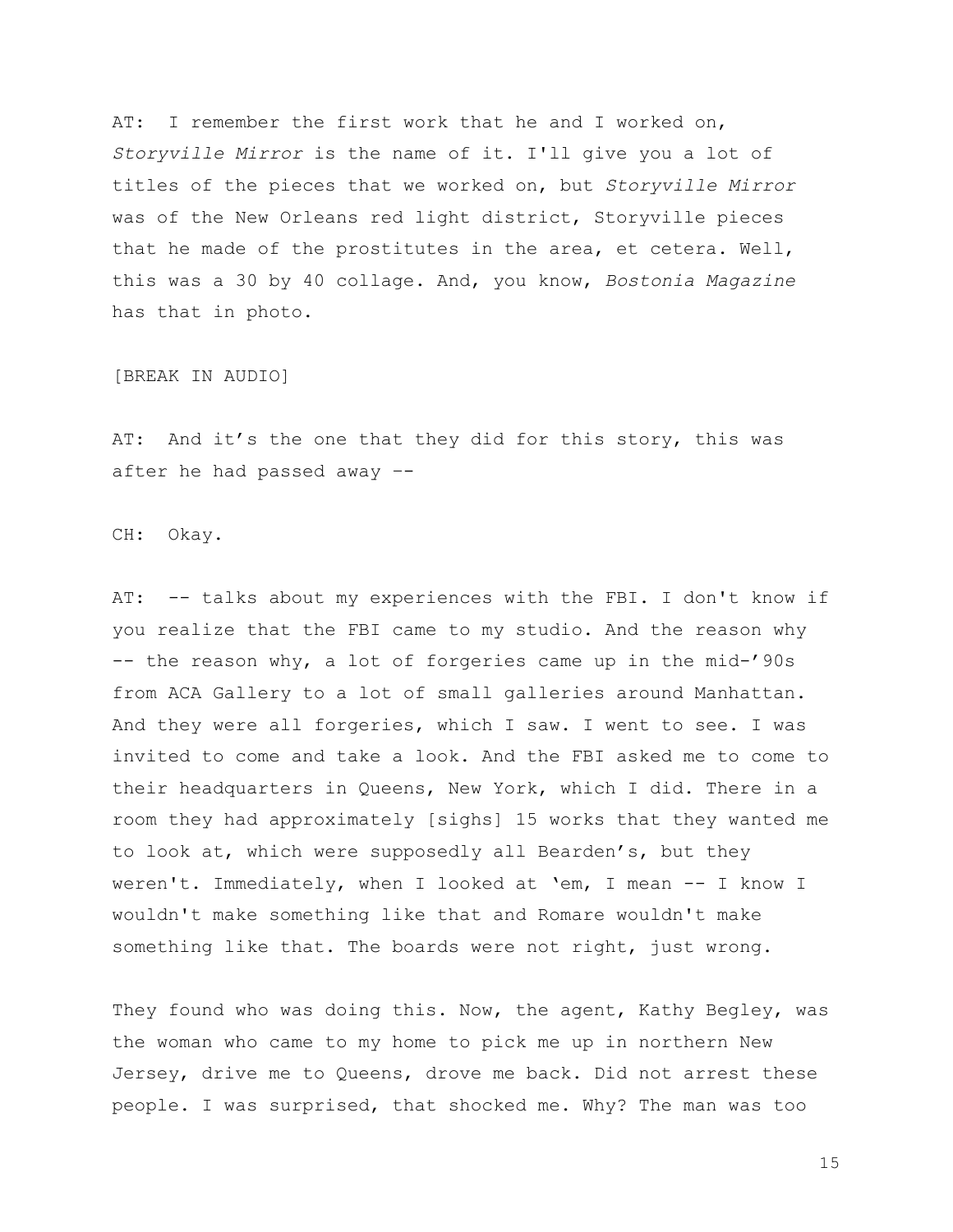old, she said. He was too old and frail, he won't make it in jail. But they were a Spanish couple, from Spain. And I remember her earlier than that calling me at my home, and I was wondering how she got my number. Had an accent, strong Spanish accent, and wanted to know if they could come to my studio in Englewood, New Jersey, where it was located at the time, and I said, "No, I really don't have time for that." They wanted to come to see how the work was being made, what they could do to improve the lousy product that they had. And I remember that phone call; I told the FBI about that. And these  $-$ - I'm pretty sure they traced it, [laughter] because every time I'd pick up my phone, I would hear funny clicks. Yeah, so they were investigating everything. They checked out my bank accounts. You name it, they were there.

CH: So, in your opinion, what was the distinguishing characteristic of a Bearden piece that could tell people that it was the real thing?

AT: [exhales] I remember Romare telling me one time -- he goes, shaking me in the studio, he goes, "Teabo, don't be afraid of color." He wanted me to use more color. "Don't be afraid to use color and incorporate it more." I was using a lot of grays and blacks and things like that in some of the works. You look at a Bearden, even the cover of this, [gestures to catalog] and what stands out more clearly than any other collages is the color. He makes a piece that pops. It's just so different. This Spanish man that was trying to fake Beardens -- he was copying what Romare had made. But the cuttings, the way he cut it, the way he put it together, was not the way Romare would want it.

Why Romare liked to see my work -- I did completely different than what he did. I had the  $-$ - there's a piece that  $-$ - Myron,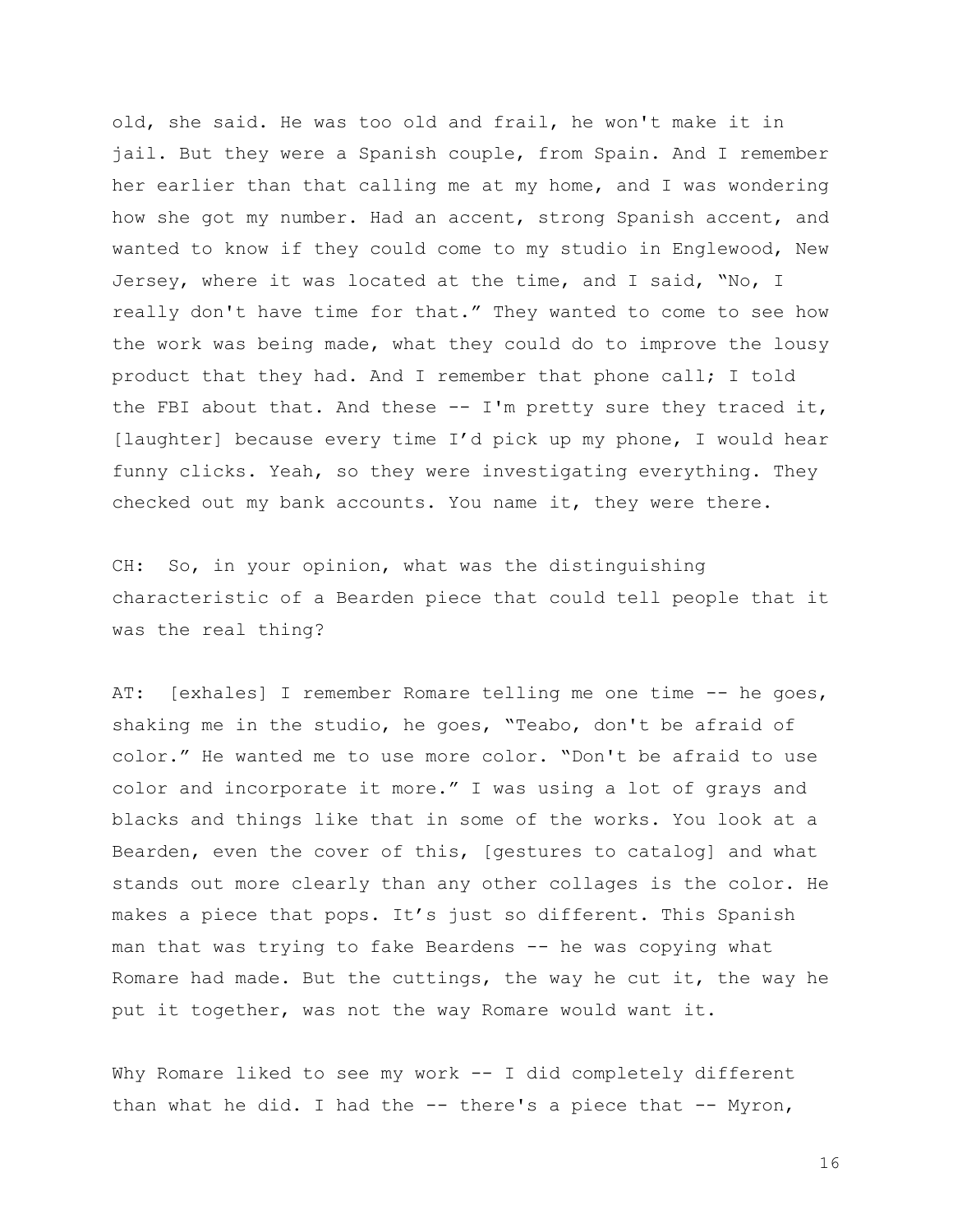it's in Myron Schwartzman's book, *The Life of Romare Bearden* & His Art.<sup>1</sup> It's in his book, and I'm standing. There's a big 40 by 60 inch piece. It's a jazz piece, large piece, and on that board, when he took that photo, you're gonna see a little blue -- what I call a scraper, about this big, and it's right there on the board. Romare had no clue what that was when I first brought it to his studio. But what it does, it takes the air out. If you put glue on the back of a piece of paper and you lay it down, you're gonna get bubbles. What this would do is take the bubbles out.

Now, Romare had problems with a lot of his works early on. Even Mr. Ekstrom had shown me some works asking me if I could fix 'em, because the bubbles would come out and that section of paper would sometimes dry out, so it wouldn't lay flat. All of my works were dead flat. You could look at it from the edge to side, no bubbles. What that little blue scraper did was take the bubbles out and I would use an Xacto knife, number 11 Xacto knife with a point, and I'd prick a hole in that bubble, and just ease out the air. So, the collage was dead flat. The faker in Spain didn't know that. His pieces, [laughs] you'd look at it and you'd say, "What? There's a bump here. There's a lump here. There's something wrong."

Romare, eventually, when I started making that piece, *Storyville Mirror*, he was amazed at how perfectly flat it was. And how that was made was using a Sears and Roebuck catalog, a 1932 Sears and Roebuck catalog. You'd open this catalog and they had all the things that Sears and Roebuck sold: dressers, beds, lamps. All the material that Sears and Roebuck would handle. And he would say to me, he goes, "Teabo," he says, "take the catalog. Find me

<sup>1</sup> *Romare Bearden: His Life and Art* (Myron Schwartzman, 1990).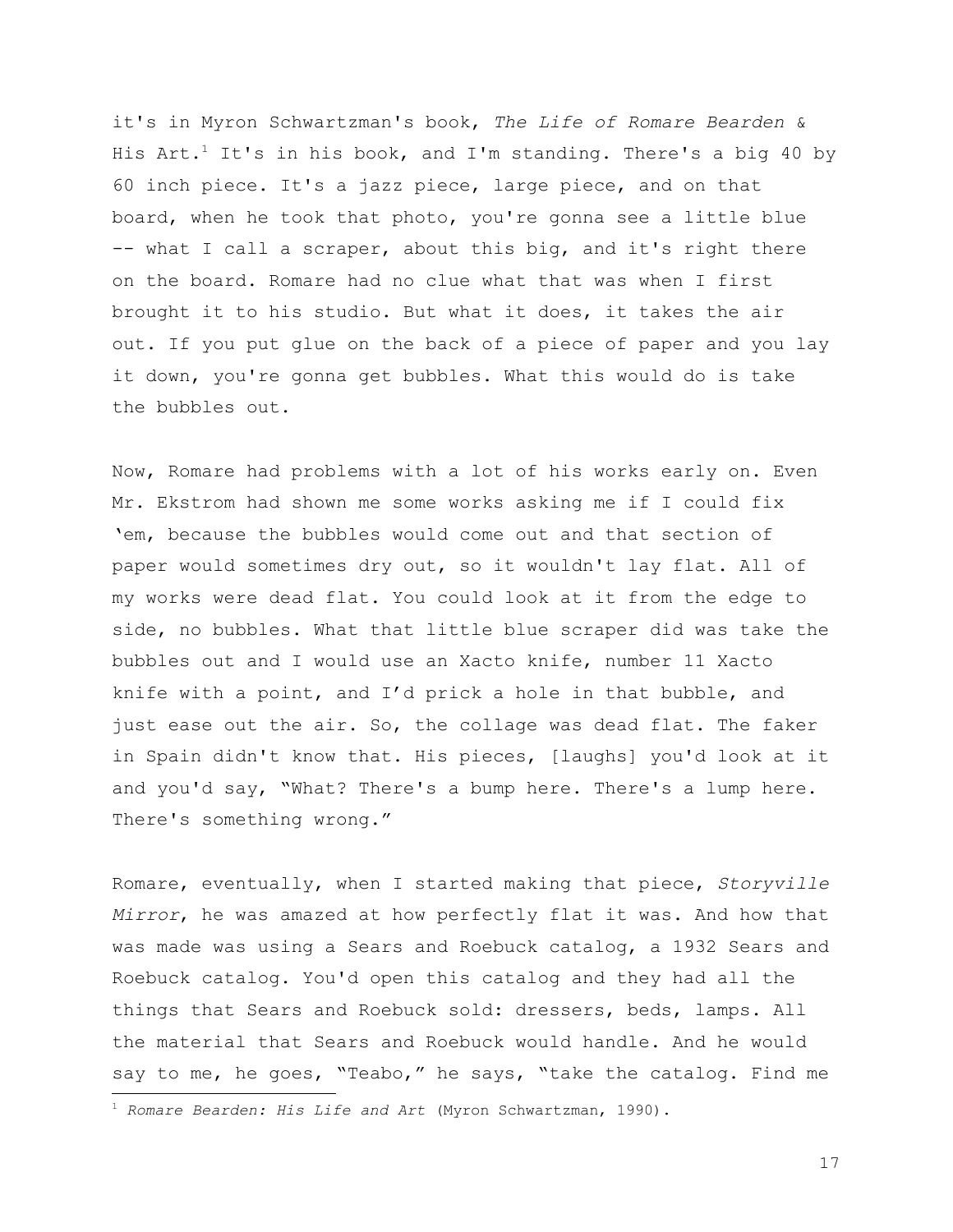a mirror." Now, *Storyville Mirror* took me half a day to find a perfect mirror to put in the center of that piece, from that Sears catalog. So, what I would use is tracing paper. I would take the tracing paper and trace it up there, and then Romare had a bin in the corner of the studio with discarded prints. Robert Blackburn, do you know who I'm talking about?

CH: Yes, sir.

AT: Okay. Robert would come to the studio bringing big, beautiful papers that he would run inks through prints, do the rainbowing effect where you don't have a strong edge, but what you have is a melding of colors together. And I would find the right source of paper that Robert Blackburn would bring, and I traced out this frame for that mirror. You'll see it if you see the piece, you'll see how distinctive that is. And that's how we started working. So, he would just say to me, "I need a chair." There's a piece called *Autumn* and there's this woman, she's a voodoo queen, and she's sitting in a chair. Well, the chair was from the Sears and Roebuck catalog, which I cut out with a lot of Robert Blackburn's material. It just was so different than anyone else, anything. And when he would say to me, he goes, "Teabo," he goes, "lay this down." And what he meant by that is, no bubbles. No air. He liked that. He was fascinated by that. He'd say, "Lay this down; I need a chair. I need a ribbon for the lady's hair." That's how we worked. You know, he died of bone cancer, and there were days in the studio that really weren't very pretty. You know, the painkillers he was using disabled him in so many ways, and I'd have to watch him. Russell would bring him in the morning. He'd say, "Teabo, today, keep an eye on him." You know, he's --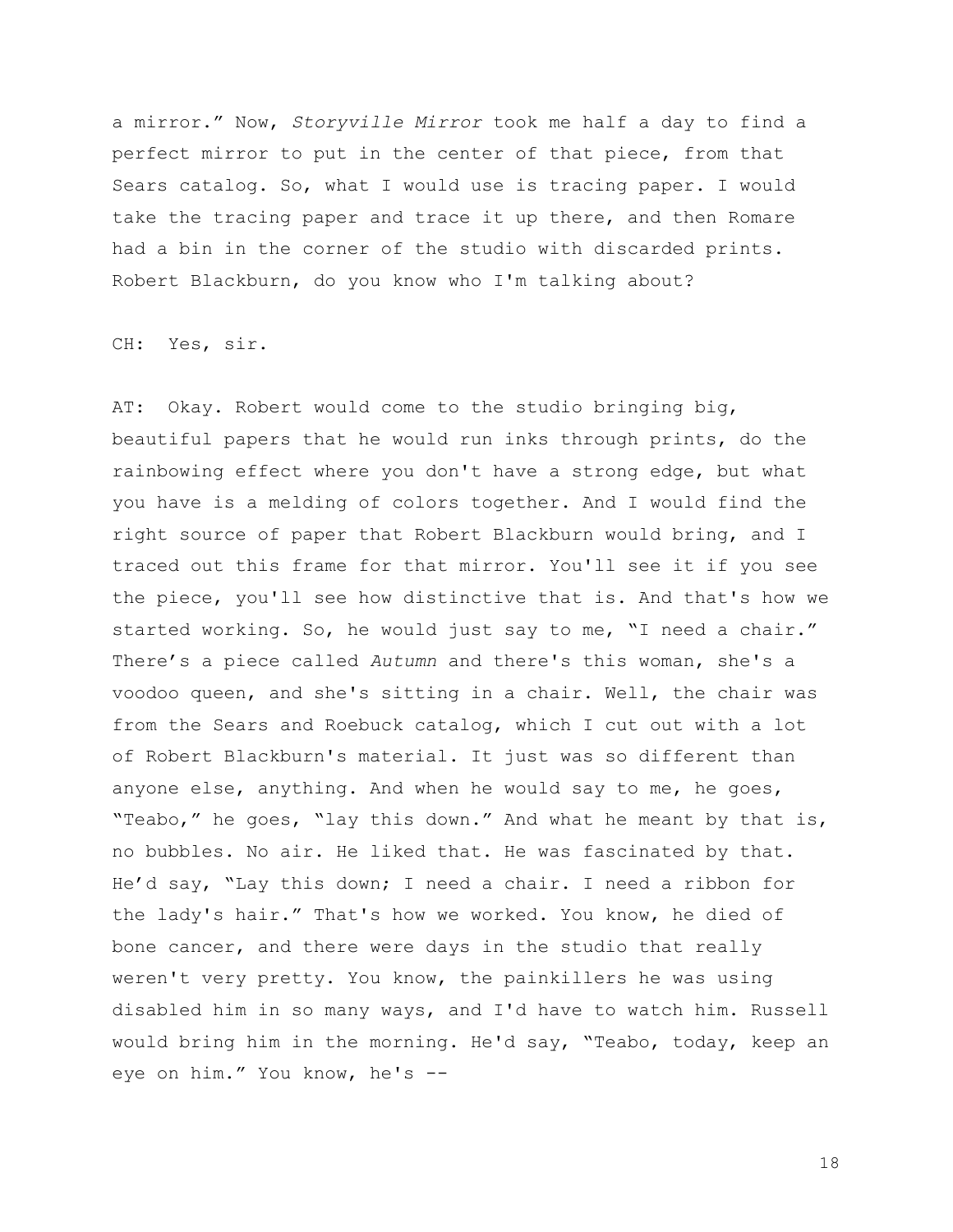CH: Who was Russell? Excuse me? Who was Russell?

AT: Russell Goings?

CH: Russell Goings, okay.

AT: Yeah, well there's a man -- he's an enigma, to say the least.

[BREAK IN AUDIO]

CH: Okay, so tell me how you took on the name Teabo.

AT: Yeah, [sighs] that's a crazy story. Early on in my career, I entered a lot of national art shows. Won most of them. Um, but every time I was asked to come to the podium, they would say, "Andre -- THIGH, THEE, THI-BOLT?" They couldn't pronounce my name, and it really frustrated the hell out of me. I'd say, "It's Thibault!" I get up on the podium and I'd go,"Look, it's Thibault." And someone said, "Well, change the spelling." And I thought, well, what's the closest thing? Coffee, tea? T-E-A? Bo Derek, B-O? That's it. TEA-BO.

CH: Oh, alright.

AT: But Mr. Ekstrom, Arne Ekstrom, he called me on occasions to come by and visit with him, which I did. And one day, he said to me, he goes, "What's Teabo?" He says, "Are you Spanish, are you --" I said, "No," I said, "my real name is --" and I spelled it out for him. And he goes, "Why don't you use that?" He said, "Makes more sense to me than just TEA-BO." I thought it was gonna simplify things, so I went back to as it -- and in Myron's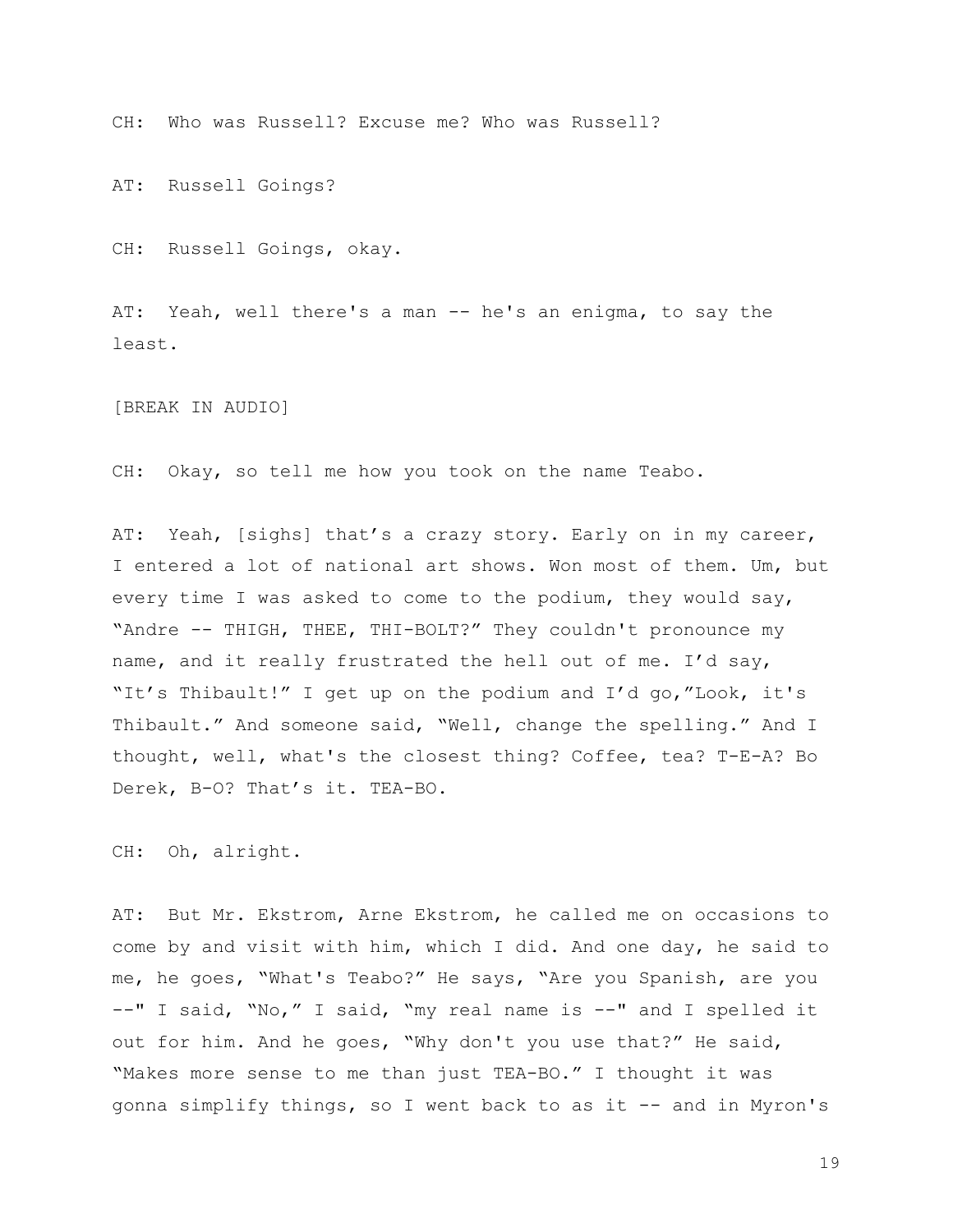book right here, if you see my name, it's spelled T-H-I-B-A-U-L-T, which is the correct spelling. I'm looking for that piece I was talking to you about.

CH: With *Storyville Mirror*?

AT: No, the large collage Romare had made that Myron had taken a photo of about ten years -- oh, page 300. [points to page]

CH: Okay. Yeah, that is quite big. Yes.

AT: See that piece that Romare's -- yeah, when Myron came in the studio to interview Romare, he looked at that piece and said, "Holy --" couldn't believe that we were creating such a large work. Romare couldn't do that by himself. I mean, they - we propped him up just so he could take that photo with him there. But I can see that little blue piece I was mentioning to you, the scraper. It's almost at the edge of that -- you see a little blue thing there. That was the scraper.

CH: Okay, yeah, I think I see it.

AT: Okay, and then on page 302, there's that photo of Romare and I together behind *Storyville Mirror*, and see the frame? I wish you could see the full color piece of that. But I had to make -- get those chairs that are in that piece and the lamp that's in there, came from the Sears Roebuck catalog.

CH: Were there other magazines or catalogs that you remember using?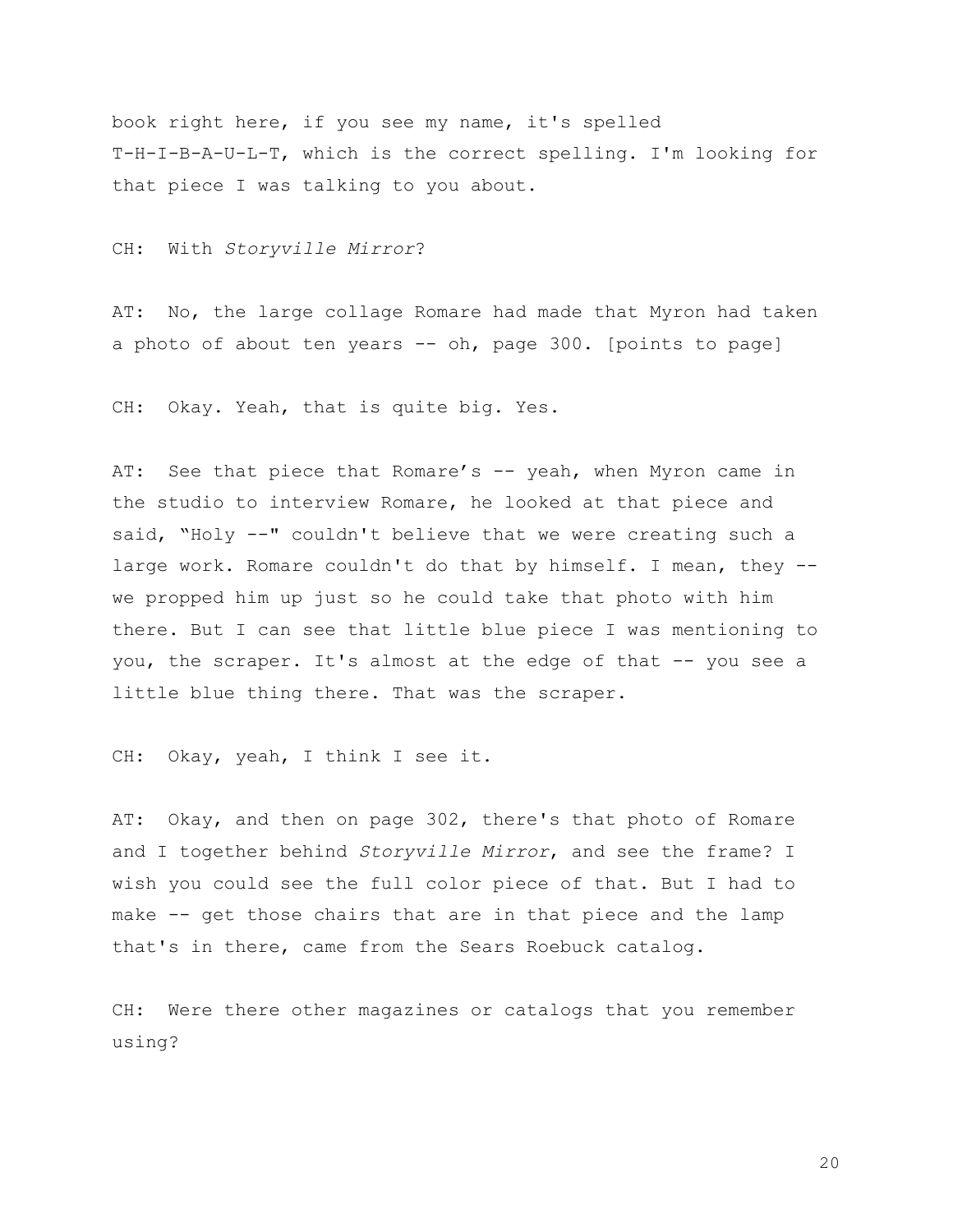AT: Um, no, the Sears really -- god, I made full use of that. I -- because it stayed with the timing of the works. *Storyville* was in the late 1800s, and the catalog displayed furniture, lamps and things of that era. So, mostly it was that catalog that saved our butt on millions of occasions. Some of the other pieces that we made; I had slides of what we had, but I don't know if it's at the Smithsonian, I can't find them. I can't find them. But what I have -- these pieces of scrap paper that when I would finish, I'd write the title down. *Eden Noon*, it's a 30 by 40 inch collage. Have you -- do you remember seeing that?

CH: I've heard of it, yes.

AT: Yeah, there's *Eden Midnight* and *Eden Noon*. There was *Autumn*.

CH: How did you come up with the titles?

AT: Ah, we just looked at the piece, saw what was in it. *Eden Midnight,* there was a star that was incorporated in that piece. That was the last piece to go on that work and Romare says, "We need something to distinguish the night." And he cut out a star, and he said, "Here, Teabo, lay this down." And that's when we came up with that title. *Fancy sticks,* collage on board. That's a 24 by 36 inch collage; something he could not make of that size. Yeah, and especially the one I showed you on page 300 where he's leaning on that. I have to get to the center of that piece, I have to get to all of the edges. It wasn't easy. It took us a while. *Opening at the Savoy*; *Blues singer from the Delta --* another 30 by 40 inch piece. *Opening at the Savoy* is a 40 by 60 inch piece. *Blue morning rain*, one of my favorites. That's a 30 by 40 inch piece. I'll show you something that is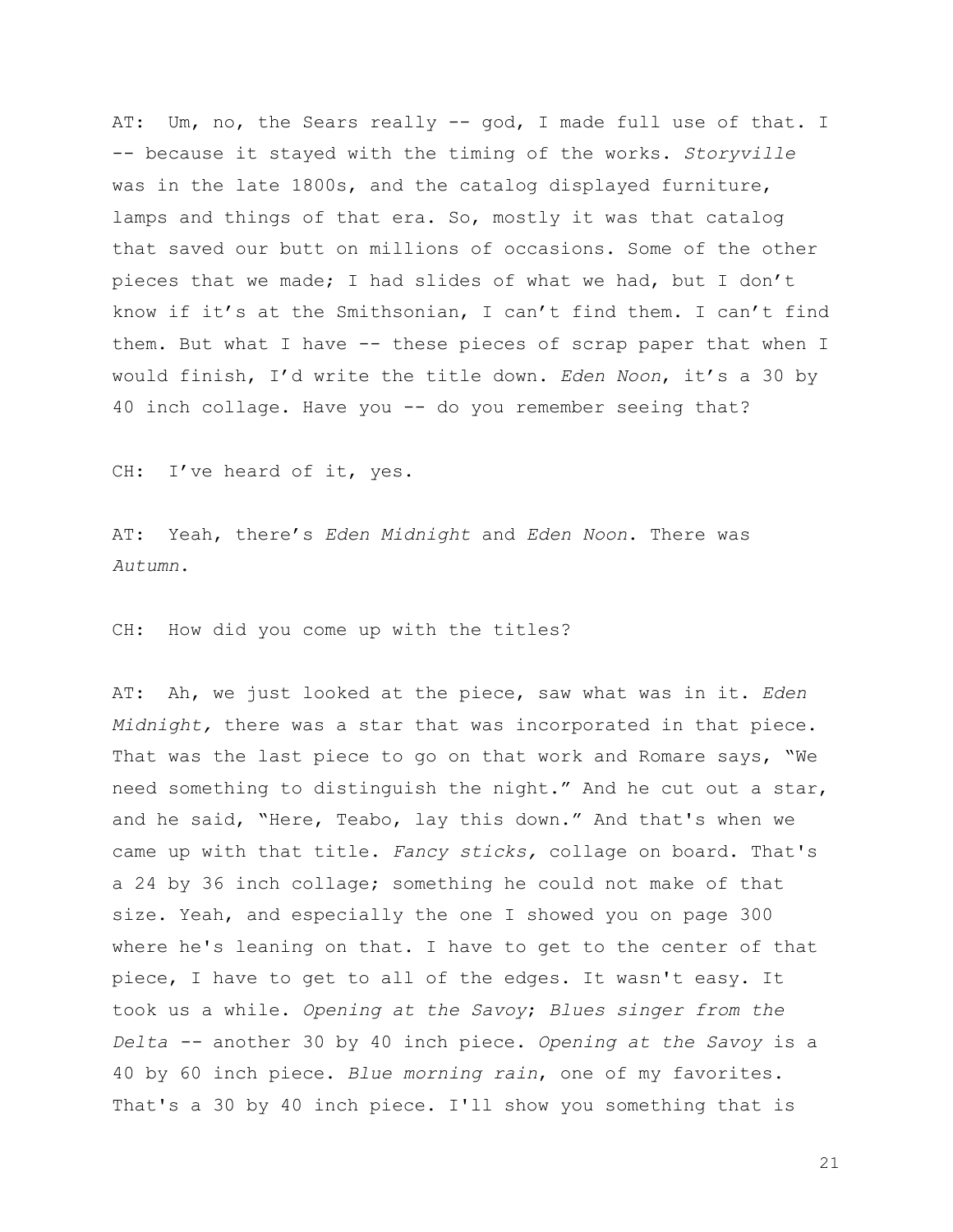made from all the material that went into *Blue morning rain.* I love that piece so much that I thought, I have to make one of my own. You know, it's just something -- I remember when the FBI came to my studio and they saw this. My signature is clearly on the front of it. That's made from the same materials that were done on the original, the large piece, the 30 by 40. But I love this work. I make -- I don't sell these.

CH: So, when you were working on a collage, how did you know that the collage was finished?

AT: Um, we had some debates about that. There's one piece that has -- shows a train trestle and a train going on this trestle, and there's a guitar player down below playing guitar, laying on the bank. That flew out of Romare's window in Long Island City about half a dozen times. It was so frustrating; just couldn't get it. And finally, when I said, "Let's just put a guitar player down in the field. And that'll be the whole gist of the piece." And it worked; it worked out perfectly. You just know. You just say, What else can we do here? And yeah, we just instinctively knew that that was it. *Deep River Quartet,* the 24 by 36 inch collage of the jazz pieces. *Eden Guitar; Gospel Morning.*

CH: We recently saw *Gospel Morning*. Can you tell us a little bit more about that one?

AT: Well, what I remember -- when you asked the question, when do we know that the piece is finished. We tried to jam quite a bit into that. But I just don't really remember how it started. Why, you know, it came to be. But we did that for the Segal Gallery in Boston, that solo show. *At Low Tide*. There's another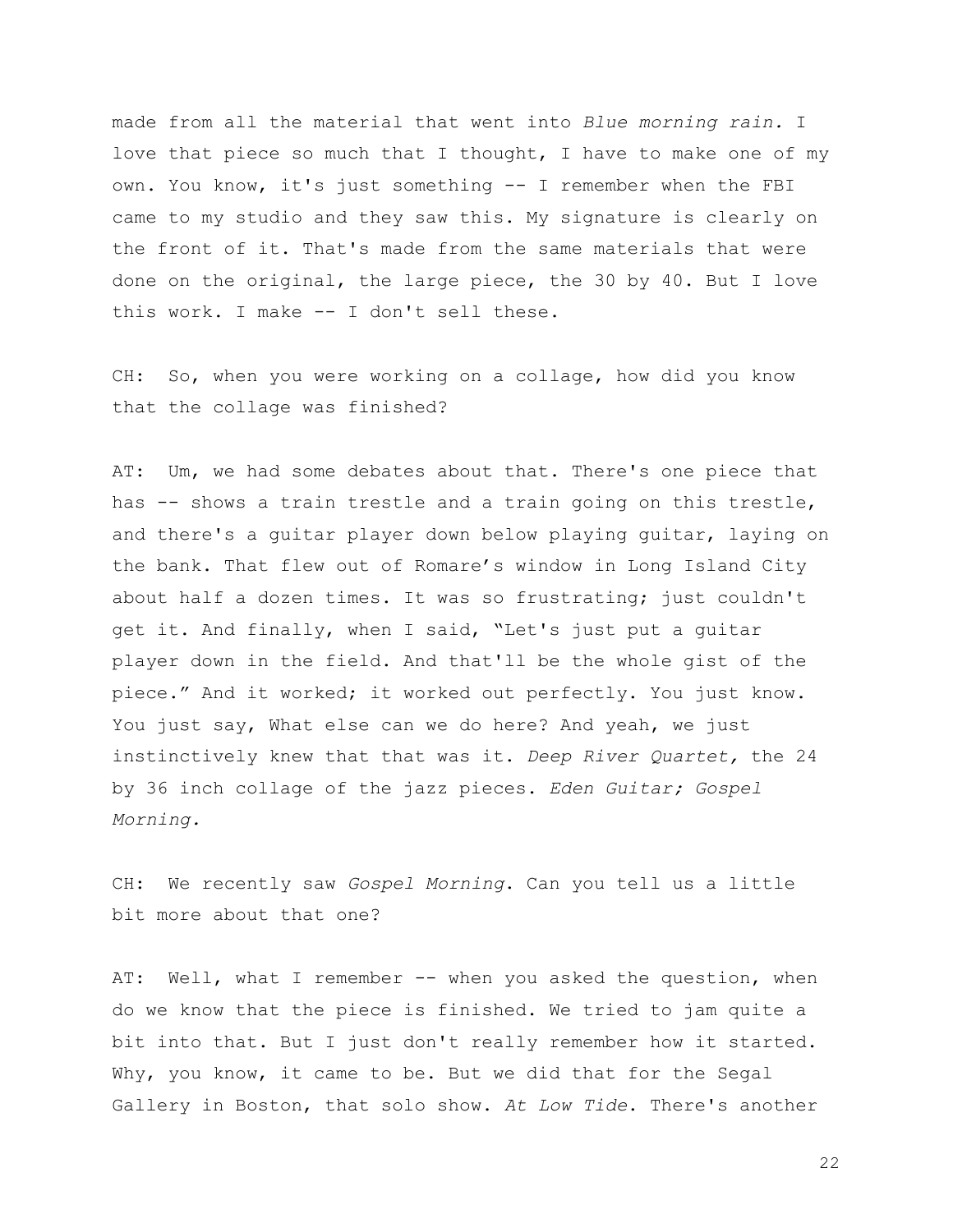piece that we had made. Together, Romare and I created 24 large-scale collages. That's what he wanted to do. And evening -- let me see, oh, *Eden Noon* and *Eden Midnight,* we would - those pieces were being completed for a show that we were gonna do in Berlin, Germany. There was a couple that came to my studio; I wish I could find their business card, but I think the Smithsonian grabbed that in my box. And they wanted Romare to have a show in Berlin, his first European show, that just never really got completed, because three, four months later, Romare finally succumbed to his cancer.

But what was amazing about that, and there's a piece you're probably gonna see -- *At Low Tide* is the title of this piece was the very last work he made. I would put the pieces down, and I'd say, "You want me to lay this down?" And he goes, "No, I'll do it." And he struggled to get it done, but *At Low Tide* -- and when I was giving this powerpoint presentation to the Museum of Modern Art at the ACA Gallery -- three years ago, four years ago -- that piece was on the wall. He completed that work, signed the front and the back, and said -- I never asked him for anything in my life, I just -- I never got, you know, I wasn't being paid. He said, "Teabo, I want you to have this. This is for your studio." Because I told him I wanted to build a studio eventually. And I saw it at the ACA Gallery. They had it on the wall. Eventually, I sold it for money. They had it for sale at \$350,000, and it sold at that. But what I had -- what assisted Jeffrey [Bergen] to sell that was the photo of Romare holding the piece when he finished it. He had it on his lap and I took a photo of him holding that. What was amazing, the following day, he didn't come back to the studio. That was it. *At Low Tide.*

CH: So, do you know what happened to the studio once he died?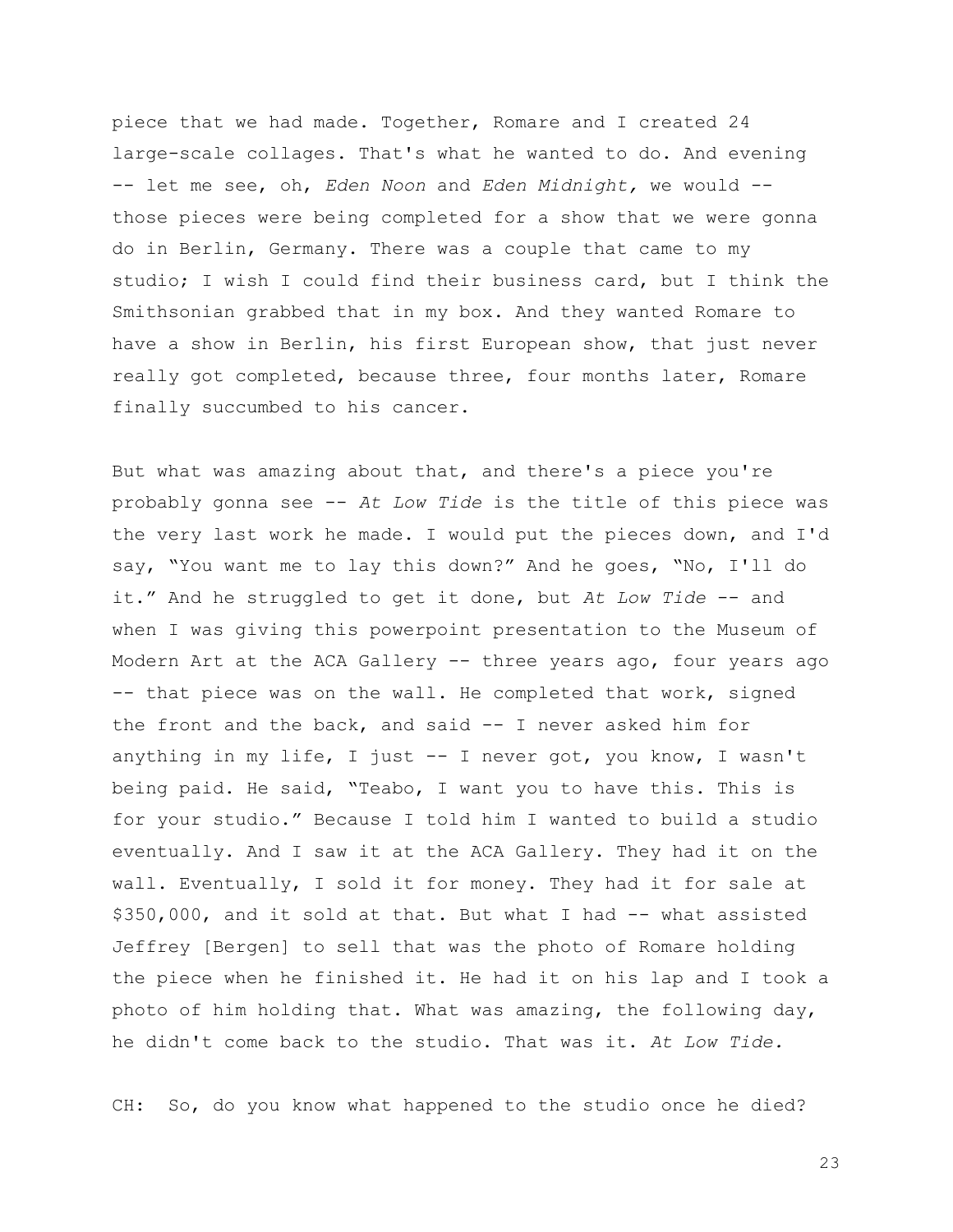AT: [sighs] I went back a half a dozen times. One was to complete two works that Nanette wanted. And the last time I was in the studio, it looked pretty much in disarray. It looked like somebody ransacked through it. There was stuff all over the ground, the area where I worked was gone. A lot of changes were coming up. And [coughs] Nanette wanted me to come by and bring the keys, which I did. But yeah, I have no idea if they're doing anything with that or what's going on there. I doubt that even the building's still there. Because someone told me that they're doing a lot of development in that area where he was.

CH: So, what were the works that you completed? Do you remember -- the works that you finished?

AT: What work -- oh, the last pieces? I don't -- I saw one that they said they used on an album cover for Wynton Marsalis.

CH: Oh, okay.

AT: So if you see a Bearden there, that's the one that needed to be finished.

[BREAK IN RECORDING]

CH: So perhaps you could tell me what your favorite thing was about working with Bearden in the studio?

AT: Learning every minute of the time that I was there. I absorbed everything that he was telling me how to do and some of his stories that he would recount. I just enjoyed his company. And it worked out perfect. You know, Camara, the most difficult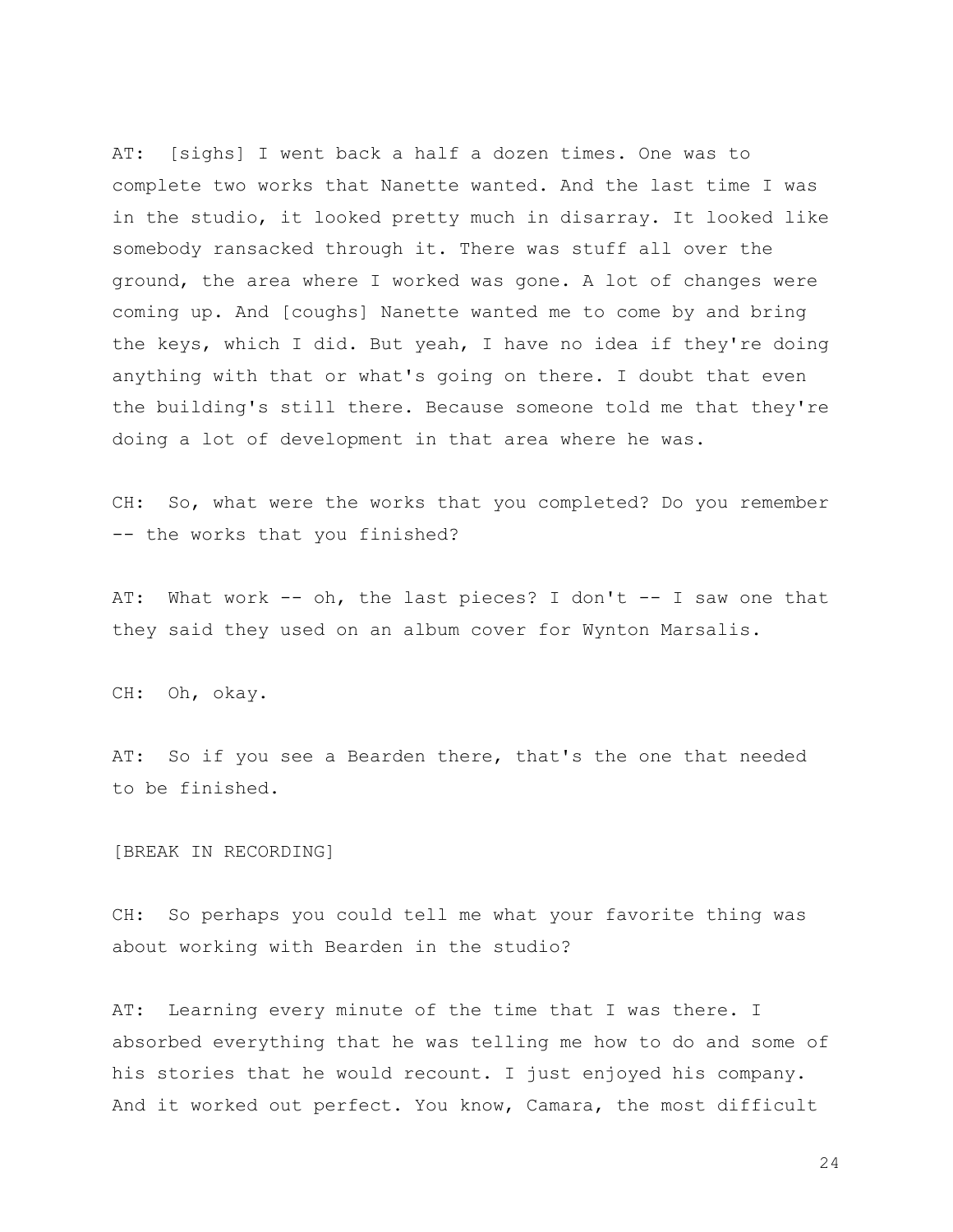thing an artist could do is have someone come into their space and assist, work. It's not easy, not easy at all. I remember that piece, *Storyville Mirror*, that we worked on, thinking that, How can this get completed? But once we did, we realized -- that photo that you saw of us holding our chins together -- we finally realized that this can work. And from that moment on, we just -- steady production. But I'd come mentally prepared to finish whatever it is that we would start, and that's crucial. And I enjoyed that; I enjoyed that feeling of being brought back to life every time we would finish something. We'd start something else and I couldn't wait to see the end result. So, the two minds. I couldn't do that by myself. Wouldn't know - what would I do? Wouldn't know. But between he and I, and that ability to want to make something, finish it, and make a nice work of art -- that was exciting. That worked out very well. Much better than what I ever anticipated.

CH: Great. Earlier you mentioned Barrie Stavis and you mentioned Russell Goings, um, both who came to the studio. Do you remember other people who came to the studio to visit while you were there?

AT: Yeah, I have a photograph of Romare with Robert Blackburn at the table. There was -- people, some of his collectors would come by. Oh god, I -- there were quite a few, but we're talking 1983, way back. My mind is at times, not functioning in the -- [coughs].

CH: That's okay. Did Mr. Ekstrom come to the gallery -- to the studio, I'm sorry.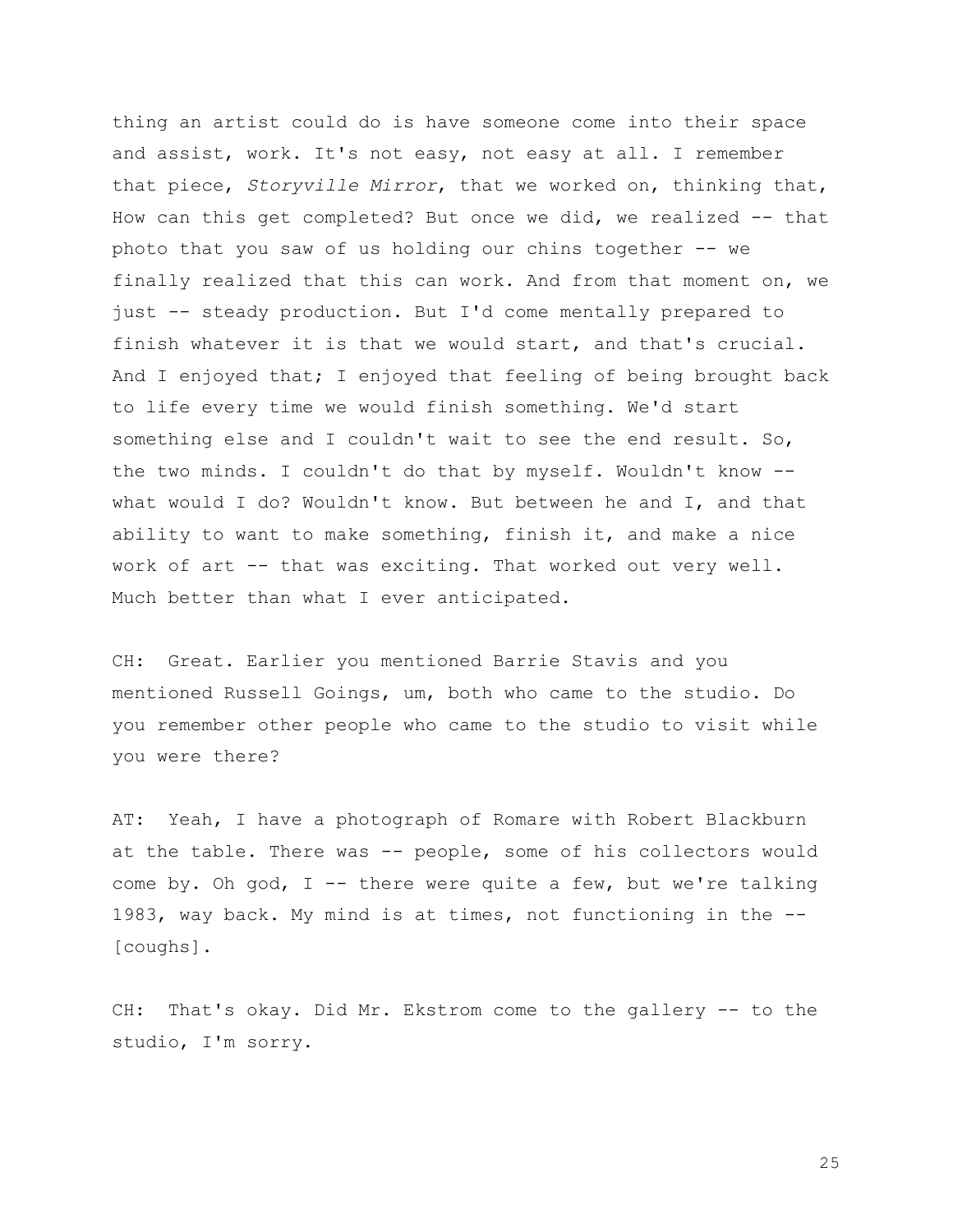AT: No. Mm-mm. Towards the end of that relationship, it was - well, once Romare passed away, I guess Nanette and June Kelly terminated the relationship between Mr. Ekstrom and Bearden. They wanted to get more money for the works and thought that someone else would get more. Mr. Ekstrom had a wonderful following. He was a well-noted dealer in Manhattan. But things changed.

CH: And what about you after Bearden passed? You returned to your own studio?

AT: Mm-hm. I had a studio in Englewood at St. Cecilia's church. It was the old parochial school that they had closed down, and I had a second-level room. Beautiful room, big room. Part of my studio in that room was sort of dwarfed by the size of it, but I had cheap rent. Couldn't say no. And then, eventually, I met my wife, and we decided to acquire a home in Leonia, New Jersey, right next door to Englewood. And there, in that house, in the attic area, is where I utilized Romare's gift: the money from that piece of art to build -- to blow out the attic. Which I put a roof, a balcony, beautiful french doors that opened up so I could have all that air coming in. And that's where I created a lot of works, in that space. I wish Romare would have seen it. I'm sure he probably did. You know, somehow, some way, said, my boy finally did it. You know, put his studio together. And that's -- that worked out.

CH: So, what is your favorite story about Bearden out of the many that you have?

AT: Boy. [sighs] I guess what I mentioned earlier, one of my favorites, is how he and I met at the show at the gallery, Mr.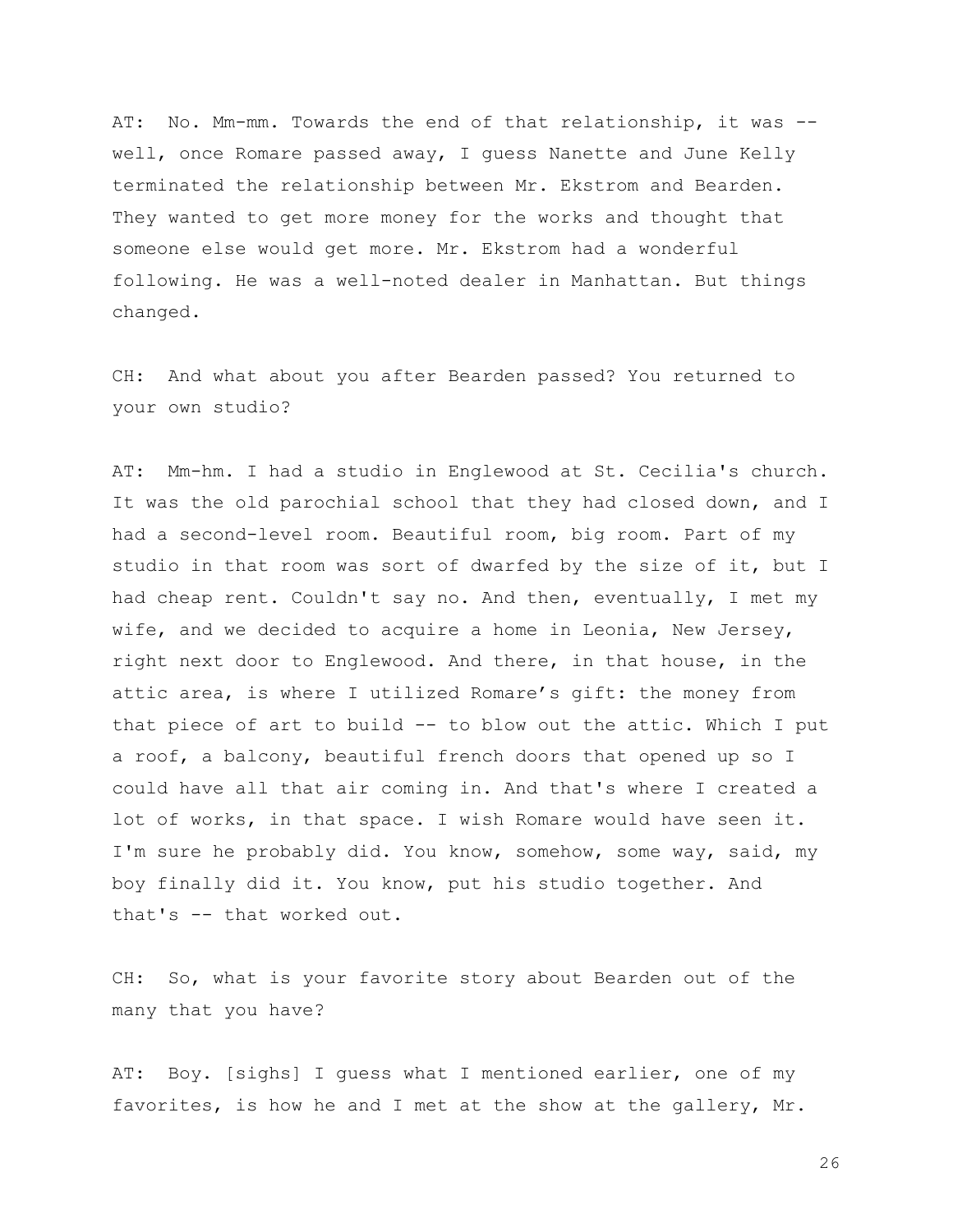Ekstrom's gallery. Other stories are -- he and I would go to lunch at times down the road from where the studio was. There was a place that he enjoyed. And there, he would just recount his childhood experiences, where he was living. One story that he had, I remember, we were in the studio working, and he gave -- he said to me -- [sighs] it was a story about an archer, about an arrow. And how that came about was, I guess, putting our thoughts together. He said, "It's as easy as --" -- said, "we can combine our ideas, and that'll work out great." And it always did. Most of the time, I was busy working. You know, if -- I didn't want to go there and just sit around and chat. I'd much rather go there and put something together. And he would sit at the table, the round table. Did you ever see photos of inside his studio?

CH: Not of the round table, no.

AT: Okay. There's a small table, about 36 inches in circumference, and that was where all of the meetings were held and all of the guests that would come would sit at that table. And he would just tell me stories about his childhood experiences. Working, when he went to Paris to hang out there. We would converse in French. He spoke French. So, it was just being there. Even being there, not even talking to him, but working, I mean, you could feel the energy. You know, it was there. That just worked out perfectly. Couldn't have asked for a better team in that regards, and that was exciting for us. We knew something good was gonna come about. Any one week, two week, or however fast we could make 'em.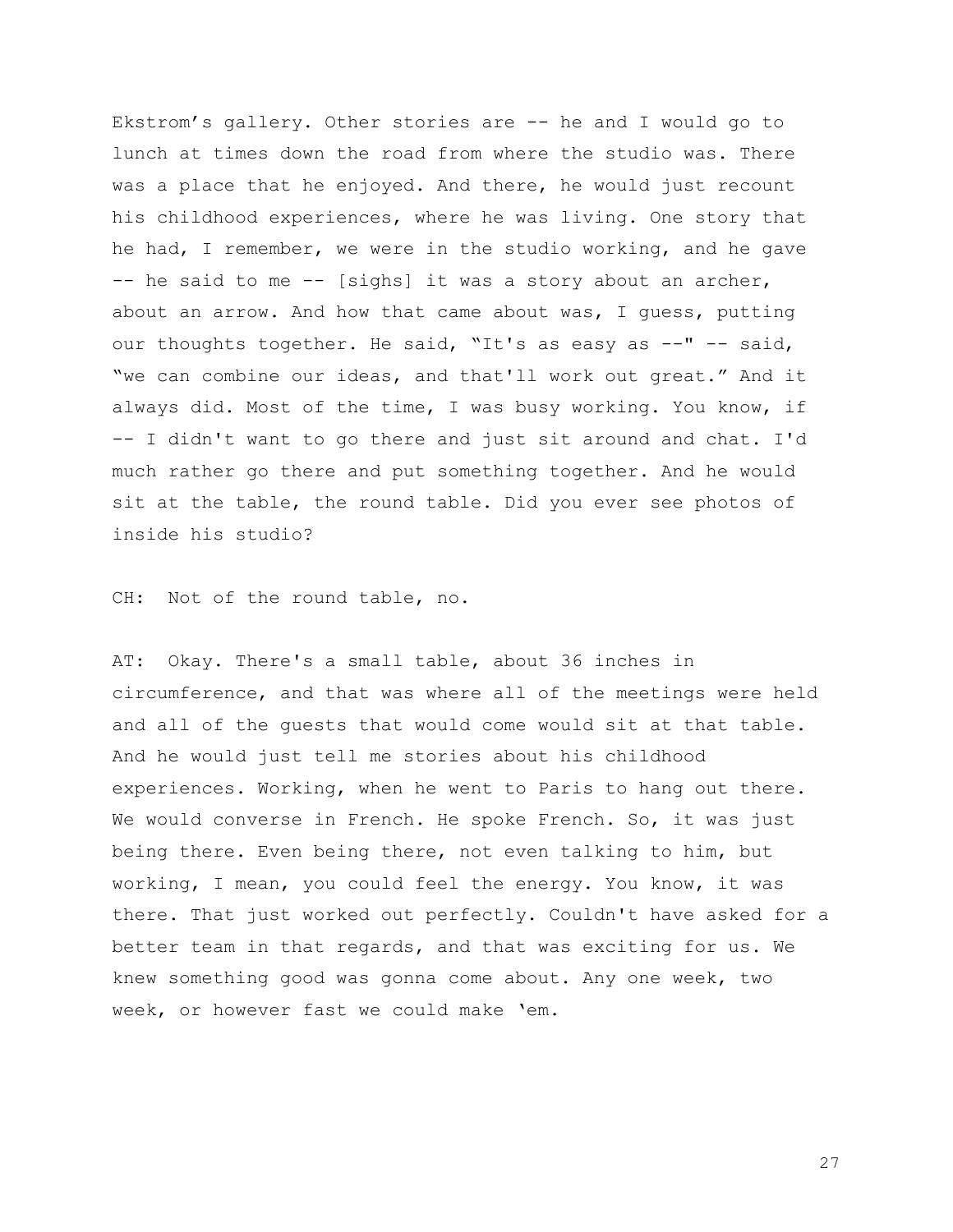CH: Yeah. So, besides the collages, we know that Bearden worked in watercolor sometimes. Did you ever see him make those? Can you tell us anything about that?

AT: It wasn't traditional on his part of how he applied the watercolors onto paper. And there's a piece called *Soul Player*. It was a jazz -- a saxophone player in the center of the work. But behind him, I had glued down Arches watercolor paper. It was 40 by 30 inches; it was a large piece. And then, he said, "Get me my watercolors." I did, and he said, "I want you to hold the board about six inches off the ground at one end." Which I did. So, I'm holding the board up, and he takes a cup of watercolors and he starts pouring it onto the paper. He says, "Okay, tilt up more, tilt up more," and I'm tilting it up more. He says, "Now come back down." And he created a beautiful abstract watercolor. But how he applied that was -- was genius. I mean, I was trying to figure out, Where's he going with this? And sure enough, that's how he worked on most of his watercolors. He would just -- not take a brush and go finite detail -- pour it on. And then, take the board and maneuver it so he could get what he wanted on that particular board. But this 30 by 40 inch Solo *Player*, the saxophone musician, was an eye-opening experience for me as to what one can do in collage and combining different materials. Yeah, he wasn't afraid. No fear; you screw it up? You can always cover it up again. But that's how most of the works got done.

CH: So, what is something like that, that is unexpected that people might not know about Bearden that you witnessed or felt about him?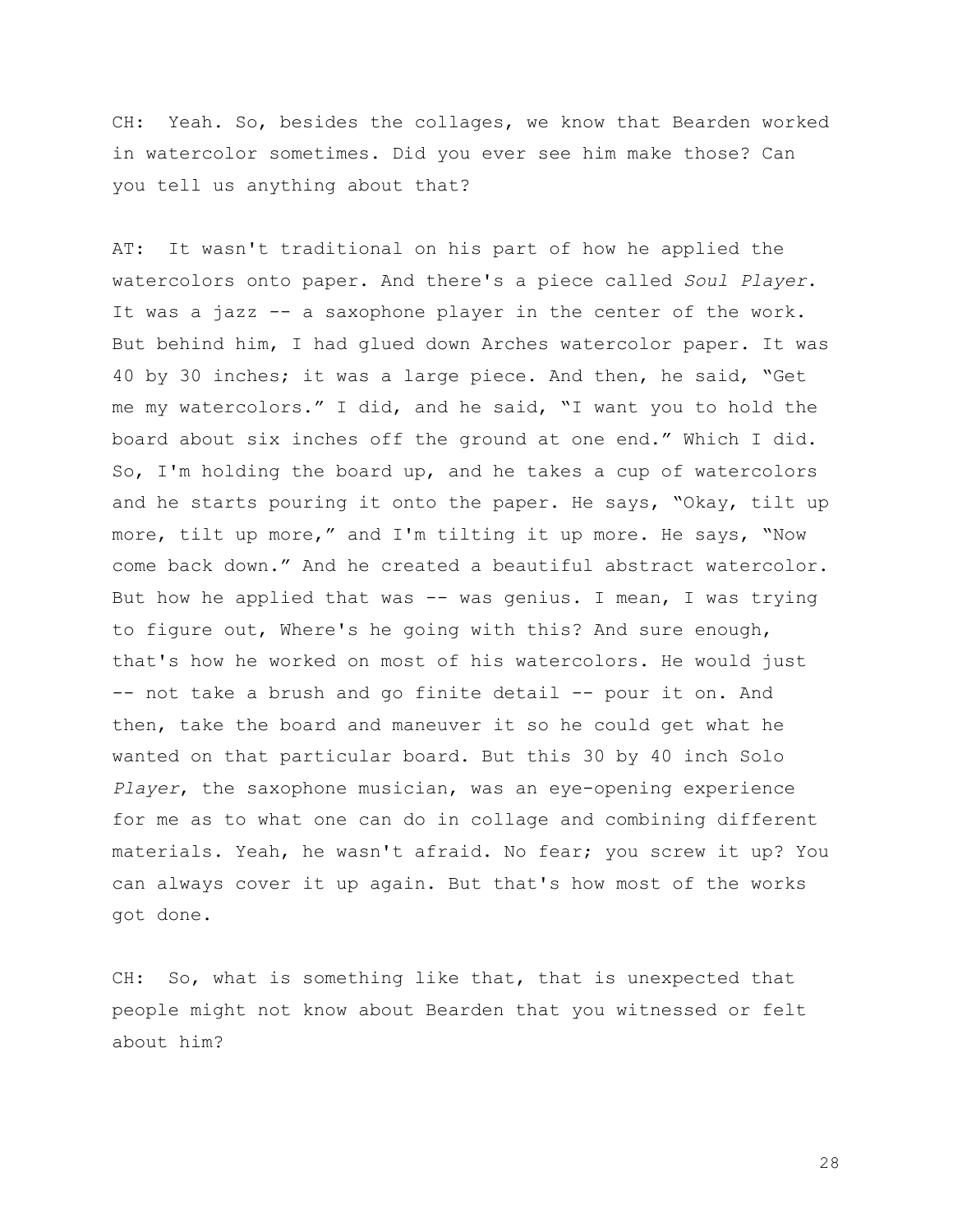AT: He never had children. And I think in many ways that benefited him somehow, because the child in him never left. And that's why his works are so vibrant, so lyrical because the kid in him wants to play every day. And that's -- that's what I got from him. Taught me a lot. More than any Harvard professor could. Yeah, his brilliance in art is indescribable in many ways. I mean, I was just fascinated. It's like, that first piece of his I saw in that catalog, before I even met Romare, and I looked at that work. I knew. I said, "Wow, that's -- that's brilliant." I just knew. And it's amazing how all of a sudden, we joined forces in that regard. And I learned. Every day, I learned. I'd go home and just say, Oh god, this is amazing. But I still had to create a piece and bring it to the studio. That was my key. That's how I got in at first. I'm sure he saw the same thing that I saw in many regards, seeing that we could combine these two minds together and create something even better. And if you get a chance and look at *Storyville Mirror* in full color and detail, you'll see what I'm talking about, the way it was all knitted. Knitting of the elements is what he called it. He said, "Let's put these together."

Yeah, fascinating time. I'm happy that Myron incorporated a lot of that in his book when he put it out. I was really happy to see that. And as Myron said when he was watching my working with Romare on that large 40 by 60 inch jazz piece, he said, "Somebody's gotta hear about this." You know, it's just -- but again, you know, Romare was getting very weak. Last year of his life -- I would not want bone cancer. I mean, he suffered. He did. There were days that I'd tell him, you know, "Sit down, put your head down on the table, relax a little bit. I'll finish that." But right up until the last day. Think about that, that last piece, *At Low Tide*. Amazing. [pauses] I wrote a manuscript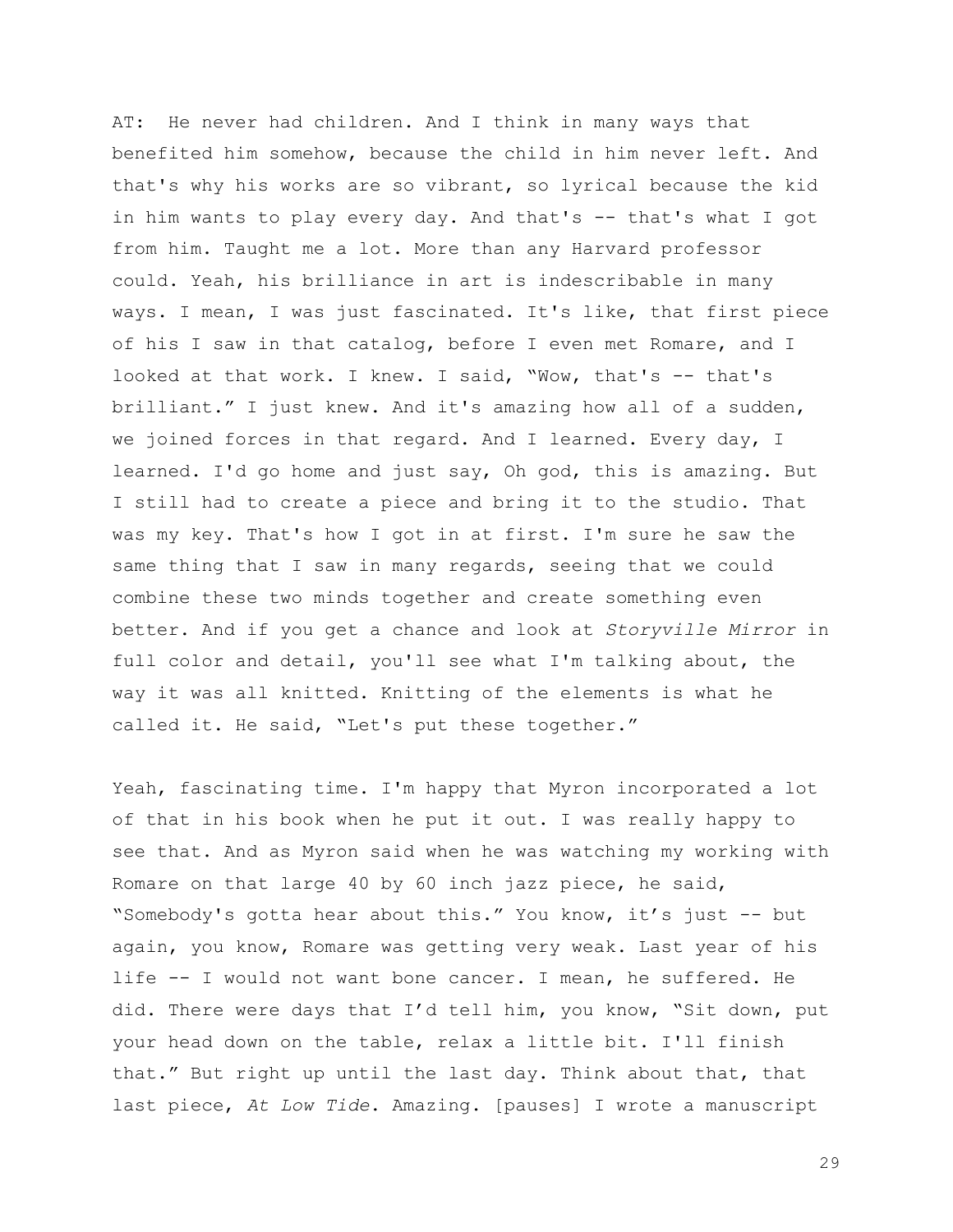that I have, and it's the whole story about what transpired, what happened. I don't know what I'm gonna do with it, but it's there. And the title is *Call Me Teabo*. T-E-A-B-O. [laughter] Don't call me Thibault [pronounces phonetically]. Call me Teabo.

Yeah, yeah, it -- you know, Camara, it was such an experience. I have not created anything in quite a while, but to have had that opportunity, to have made the most out of it. It still amazes me that so much got done, [pauses] that we didn't waste time, didn't sit there chatting. We worked. And Russell Goings, I gotta thank him in many ways for having the consistency of getting Romare to the studio and getting him back. Not many people would have done that. So, yeah, I appreciate that, for sure.

And there were days, I remember early on, the first year, that I would come there with completed work and Romare wasn't there. I'd wait and wait. The park in front of his studio -- there was a bench. I probably wore down the wood on that bench, waiting for the light to go on on the third floor, knowing that he was in. Because he would come around the back, the side entrance. Those are memories that I have. [Good?] memories, I mean, but perseverance, you know, patience. I don't think many other people would have done what  $I$  -- what I put up with early on, you know, just to get in the door. Let him see what it is that I do and eventually, to have him say to me, I think you and I should work together. You know. Just hearing that was -- oh, wow. And what I had my cabinet builder do -- Hans, Hansi, I call him -- we made a whole slew of different boards, different sized boards. 24 by 20, 30 by 40, 40 by 60. We made five of those. Took 'em to the studio. That was great. He -- just to see the smile on his face when he saw those coming through the door. He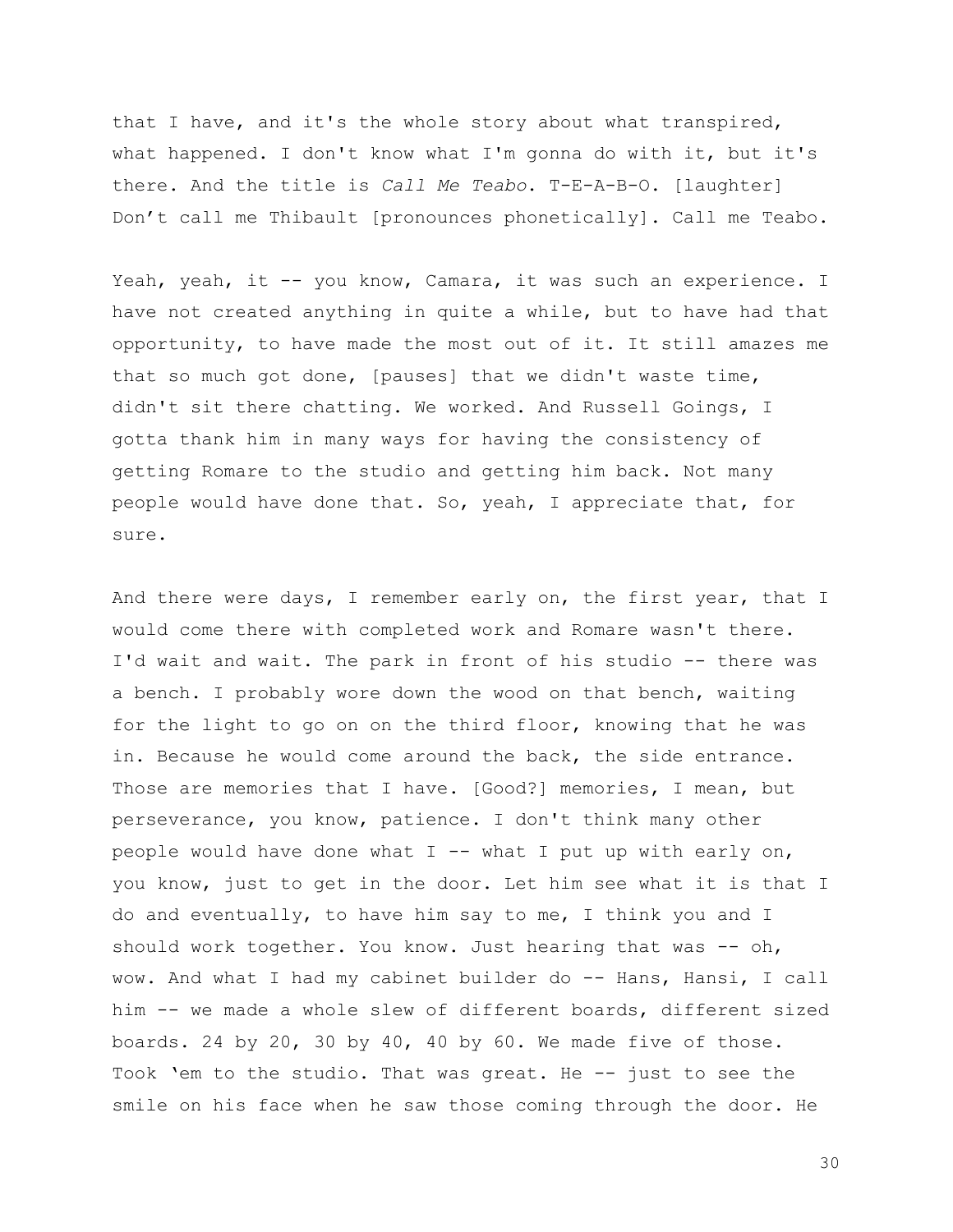said, "Those are mine; those are ours." It wasn't the work that I'd done. Those were for us. He was very excited about that. Never had any more complaints from people saying, Hey, my work is peeling. It's bubbling. Can you fix it? No more problems.

CH: Those were the boards that were made of poplar and this special ply-score.

AT: Marine plyscore.

CH: Okay.

AT: Yeah, boat-building materials. And it's -- it really is critical, because if the board starts warping, there's nothing you can do about it. You know, you're in a mess. You can't straighten it out. You have to do something else. This never happened with these boards. It was a whole new world. Something we both looked forward to.

CH: What can you tell me about Bearden's signing of the works? You mentioned on one of them that he signed the front and the back. Did he do that often?

AT: No. I asked him to do that on the back. He titled it. He said, "This is gonna be *At Low Tide."* And then there was a piece of paper that he wanted me to glue on the back of that particular board that he was gonna put the title on, the date. And then, when he did that, I said, "Put your signature there as well." And he did. And then, on the front, you know, he signed that.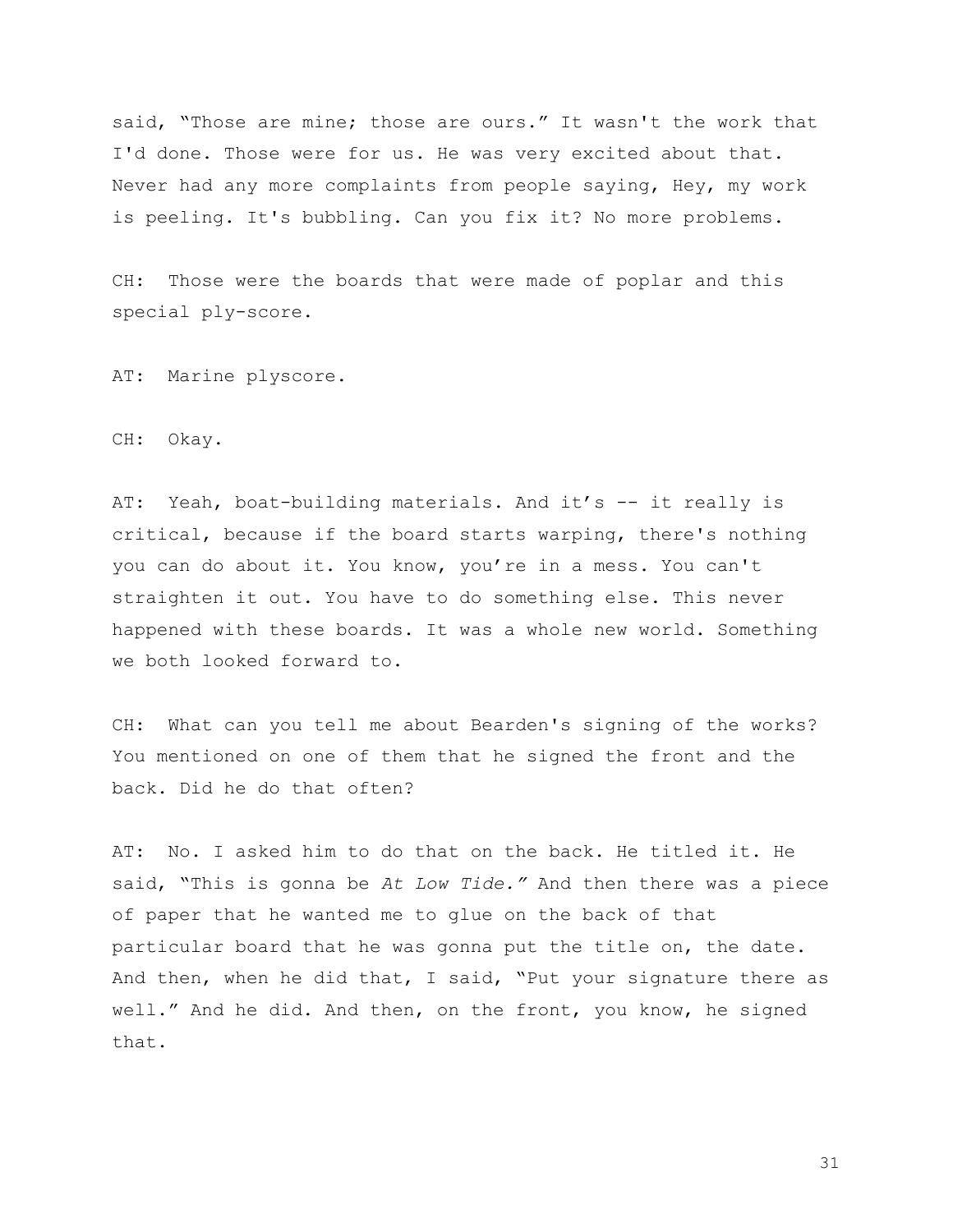CH: And was there any significance to where he put his signature on the front?

AT: For him, there was. I mean, he split his name  $-$ - R, O  $-$ and then he'd go M, A, R, E. And then, B, E, A, R -- then D, E, N. If you look at the signature on most of his works, they are broken down. And he would put that right in front for all to see. It wasn't a tiny little signature at the bottom; this was prominent. And if I was a collector of Romare's work, I would want that. Because that's what sells. That's -- the way the signature is applied and where it's positioned is critical on a piece. That's why people that try to forge his work weren't very successful. They didn't really know how to do that. [pauses] In the works I was telling you about at the FBI's facilities, they look very much like a Bearden -- that's why people would sell them, excuse me -- but that's it. There was no life to them. And if they tried to use their imagination on some of the pieces, it failed miserably. It stood out like a sore thumb. Others wouldn't be able to pick that up, probably, but the minute I saw them, I knew. Immediately, I said, "No, this is not a Bearden." And I was proven right. They admitted, Yep, we made those. Should have gone to jail [laughs] for what they did.

CH: Yeah. Can you define the special quality that you think made Bearden Bearden? I know that's a --

AT: Just [to think?] on any of the collage I would see, you know, all I can reflect on is the first piece of his that I saw. I had never seen anything like that. It was Miss Tilly or something in her garden [*In the Garden]*, and it's in Myron's book. I had never seen art like that. You know, just the way the colors were put down, the way the imagery -- it was dreamlike.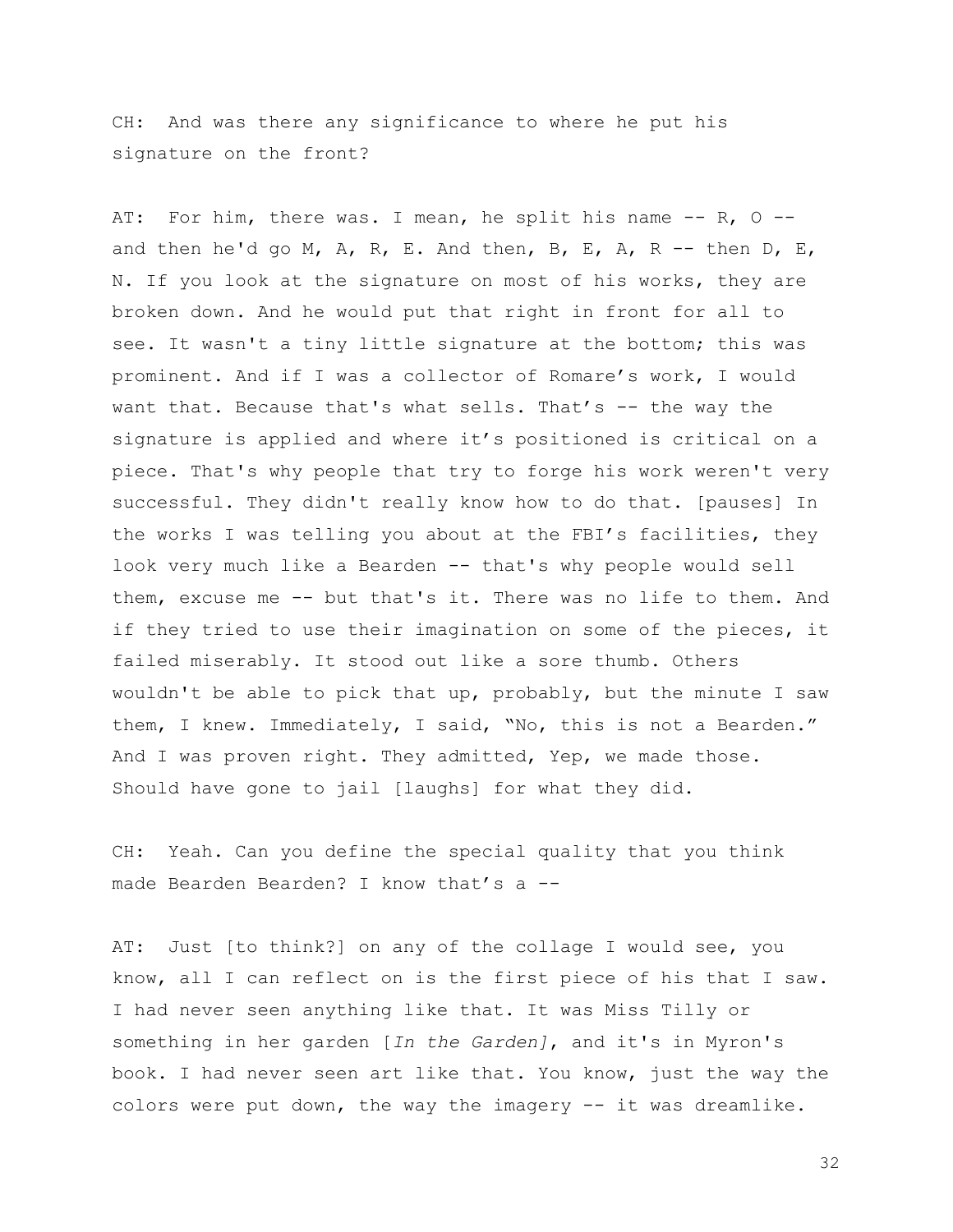You'd look at it and you could feel -- you'd say, "Oh, I'd love to be in that space." And that's the quality that he has. He invites you in. And that's not an easy thing to do, because most art -- don't have that capability. His did.

 $CH: SO =$ 

AT: Ooh, I have something to show you.

CH: Okay.

AT: Do you mind?

CH: I would love to see it.

AT: Did you ever see the cover of *ARTNews* magazine when he was on it?

CH: No, I haven't seen that issue, no.

AT: These are his coveralls that he had on.

JOSIE NARON: Oh, wow.

AT: It says here -- he called me Andy. "For Andy, Romare." And see, the -- R, B. He bought these from a company that sewed in his initials. And they're full-length work covers. He was in this all the time. When he would take the train to the studio, he'd have this on. When he came with Russell, he'd have his coveralls on. He never entered the studio without these on. I mean, he had about a dozen that he ordered. But I remember, this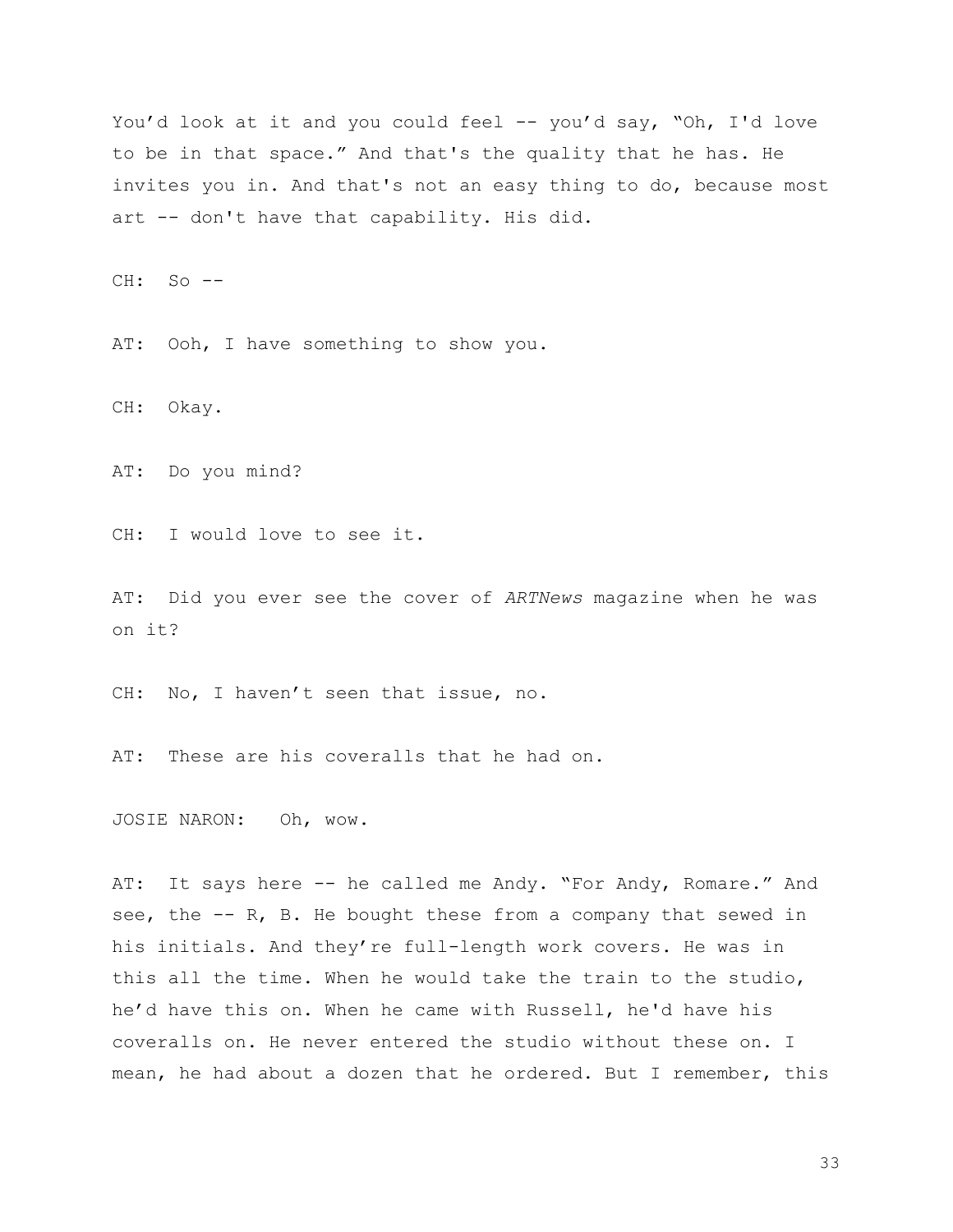was on his workstand. And he had gotten a new one, and I said, "Romare, can I have this?" And he said, "Okay," so he signed it.

CH: That's wonderful. It's nice to have such mementos.

AT: I've got boxes full. I've got stuff that he'd given me, but it's a lot of time just to bring 'em out. Yeah. [sighs] I thought about these the other day and said, "Oh, I've got to show Camara and Josie that coverall, because nobody else is gonna see that." Nobody has that. I didn't give it to the Smithsonian. [pauses] They wanted it, but no.

JN: Did you ever wear coveralls in the studio?

AT: No. [laughs] I said to Janet, I said, "Maybe today, I'll put these on." But I kind of feel that that would be somewhat disrespectful. I don't know. I just now remembered that I was gonna show you these.

JN: I was going to ask earlier -- like, when you think about him now. But you know, I don't know, like, seeing all these objects that you have and kind of being surrounded by them, I can imagine that, you know, maybe it's often.

AT: Yeah. It's about every day. I -- [sighs] God, I've got --I'm in a lot of books. You know, encyclopedia -- couldn't believe that I was in that -- for painters and engravers in the United States. *Who's Who in American Art*. And every time I see some of these volumes, I think, Well, if not for Romare. But I earned every minute with him. I paid my dues. Believe me when I tell you that. [pauses] Yeah, a lot of sleepless nights. And then, I remember the phone call from Mr. Ekstrom, Arne. He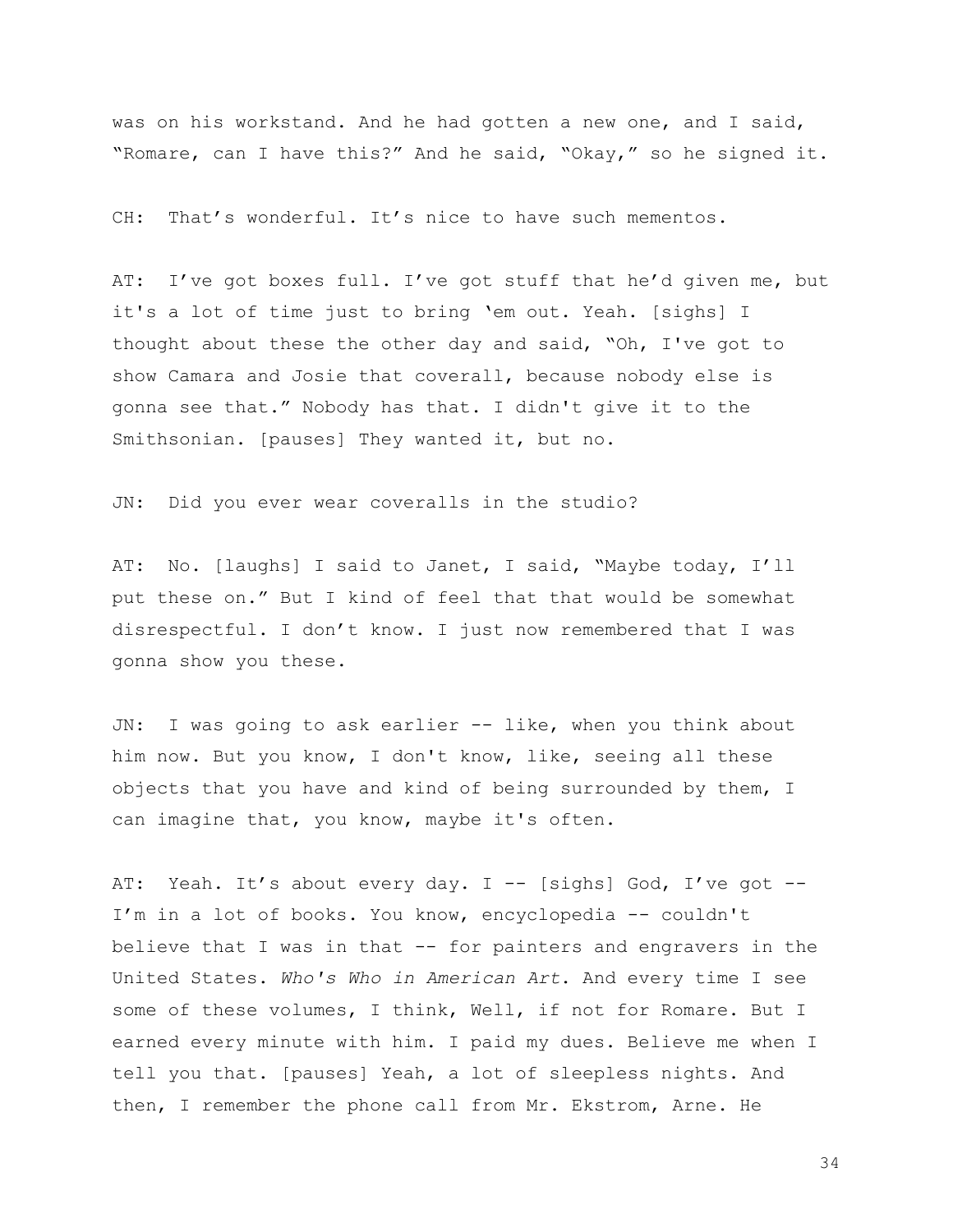called me at home and he was the one that told me about Romare's passing.

[pauses] I remember Mr. Ekstrom asking me to show him some of my works. And it was Russ-- I mean, Myron, that mentioned that to Mr. Ekstrom. He said, "Have you ever seen Teabo's art?" He said, no. And then, I rented a trailer, put a whole pile of my works in the back, and drove to his studio on 72nd Street and I forget. But I parked the trailer in front of his place and brought up the works. And I didn't -- I wasn't asking him to represent me; not at all. He said -- he goes, "By the way," he says, "I'm too old at this point; I want to get out of here. So, I'm gonna sell everything and let my son have the building." And -- but he did love the work. He spent a lot of time that day just going from one to another, asking me, "How did you get this idea?" And then, he pointed out his favorite. He said, "I love this one. This is my favorite." And I don't know if I still have that piece. I'm not sure. Yeah, yeah, we were all sad at that time. You know, lost a good friend.

JN: How did your relationship to your art change after his passing?

AT: [sighs] I knew what it took to be a professional artist; I learned that from Romare. The "stick-to-it-tive-ness," you know, to stay on track. The goal is to create. What else are you gonna do? Do that or die. And he taught me well how to be that kind of person, that kind of artist. 'Cause it was always a question in one's mind when I was younger, you know, what do I have to do? What has to be done? How do I get from one week to another? I learned it from him. I never had a father, per se. My father left -- I was young. [pauses] So, [coughs] Romare's advice and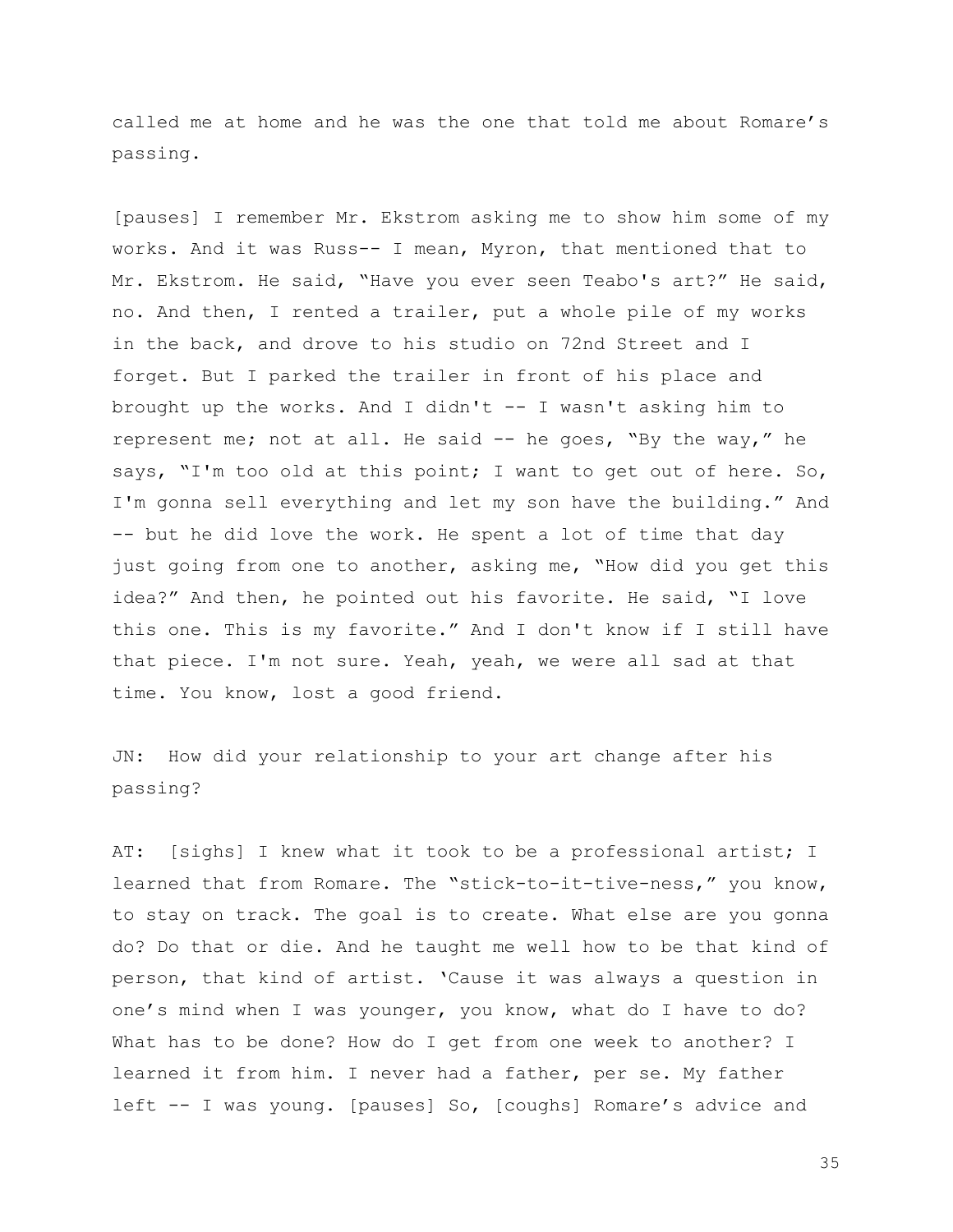comments were well taken. I truly appreciated that kind of relationship between he and I. Something I never had. I only wish it was longer. Eight years, short time. Speck of sand. But if I see works that he and I completed, it makes me smile, because in those eight years, something good was accomplished.

CH: So do you feel that that's the -- one of the accomplishments that you're most proud of?

AT: Oh, yes. I'm happy I was able to help him, you know, the last years of his life, to make him feel good about getting up in the morning, coming to the studio. Because he knew we weren't wasting time. And when that couple from this German gallery and museum came by to his studio to visit with us, I could see in his face -- he relished the thought of exhibiting his work in Europe. He wanted that badly. Just bad timing. We always had a mission. I'm looking at a title here, Camara and Josie, that you might see. It's called *Evening Limited to Memphis;* that's the train on the trestle. When you see that piece, you'll understand how we were both at our wits' end, and making it real, making it work. Very complicated piece.

CH: And what's the –-

AT: Something I wouldn't --

CH:  $-- I'm$  sorry to interrupt. What is the thing that you think clicked at the end?

AT: We hadn't given up, or at least he hadn't. I did a number of times. I'm thinking, Oh, this is not gonna work. But finally, I forget where we got the photo, but there was a photo of a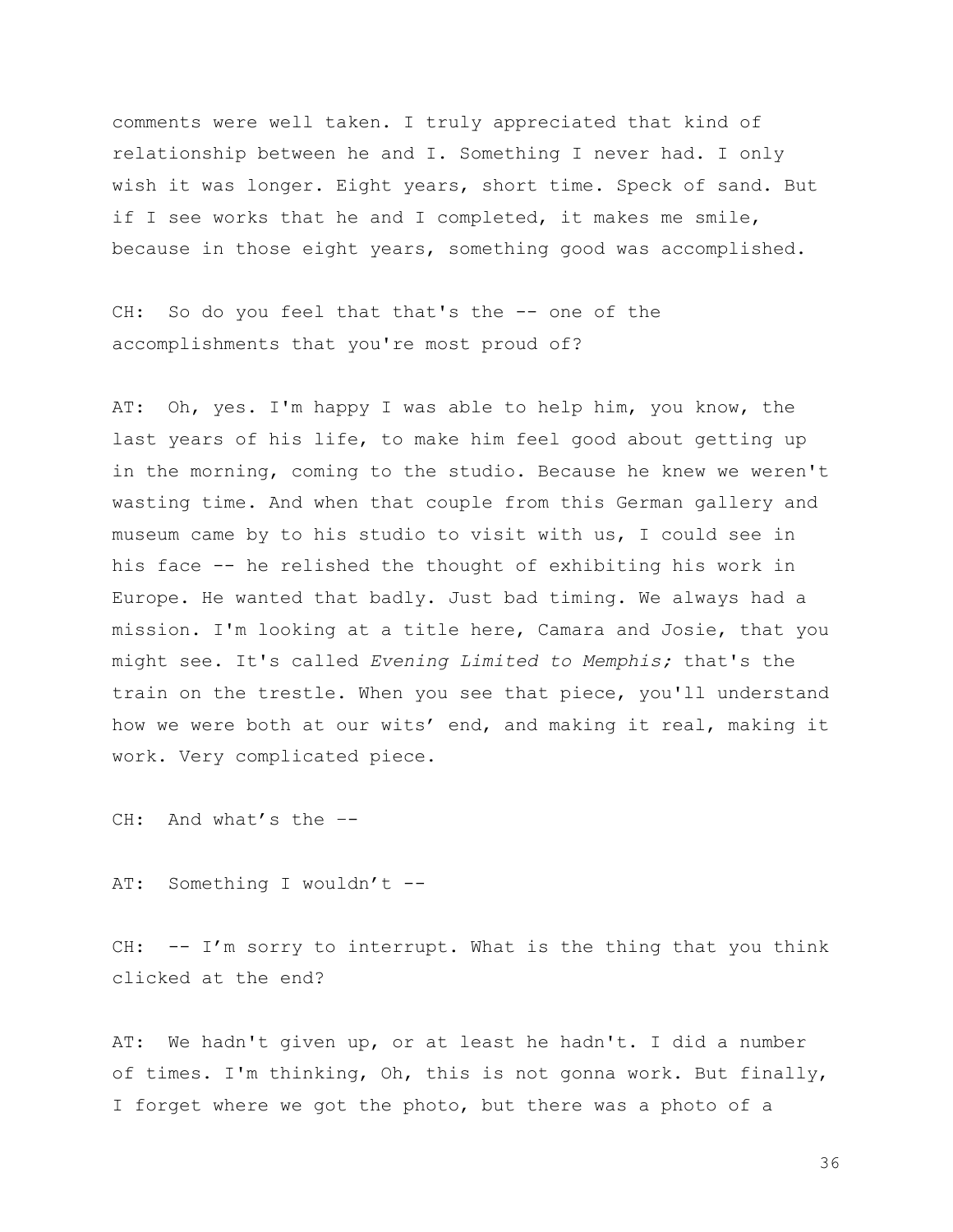trestle. And when I showed him this photo, he said, "That's what I want. That's what I'm looking for." Then I knew the piece was finished. We had it. Yeah, those are always good feelings to know that -- to see the finish line and know that it's gonna get there. Worst thing is staring at something and you're thinking to yourself, Why am I working on this for? It's never gonna happen.

CH: You mentioned taking the air out of the pieces so they laid flat. Did you put anything on top of them? Any varnish or any kind of coating?

AT: Mm-hm. I do. Unfortunately, after Romare had passed away, I found a product that is water-based and it is UV-rendered, so sunlight won't affect it as much. And my cabinet-maker has -had a spray booth, B-O-O-T-H, that you'd go in and he had an easel I could put the works on, and then he would spray for me; show me how to do it. And he would spread -- just like painting a car. And that's how this material is applied. Most of my work that I have around the house is coated like that, so it doesn't need framing. And what I do on the edge of the piece is I'll paint a color, either white or whatever, and that's -- that's the end result, the end product. I always wanted to get away from frames and framing. First, it was so expensive. Then, half the time, it didn't work right.

[BREAK IN AUDIO]

CH: Did he care about frames for his pieces?

AT: [sighs] He didn't want to bother with that, I might say, but once I showed him these frames, didn't have to worry about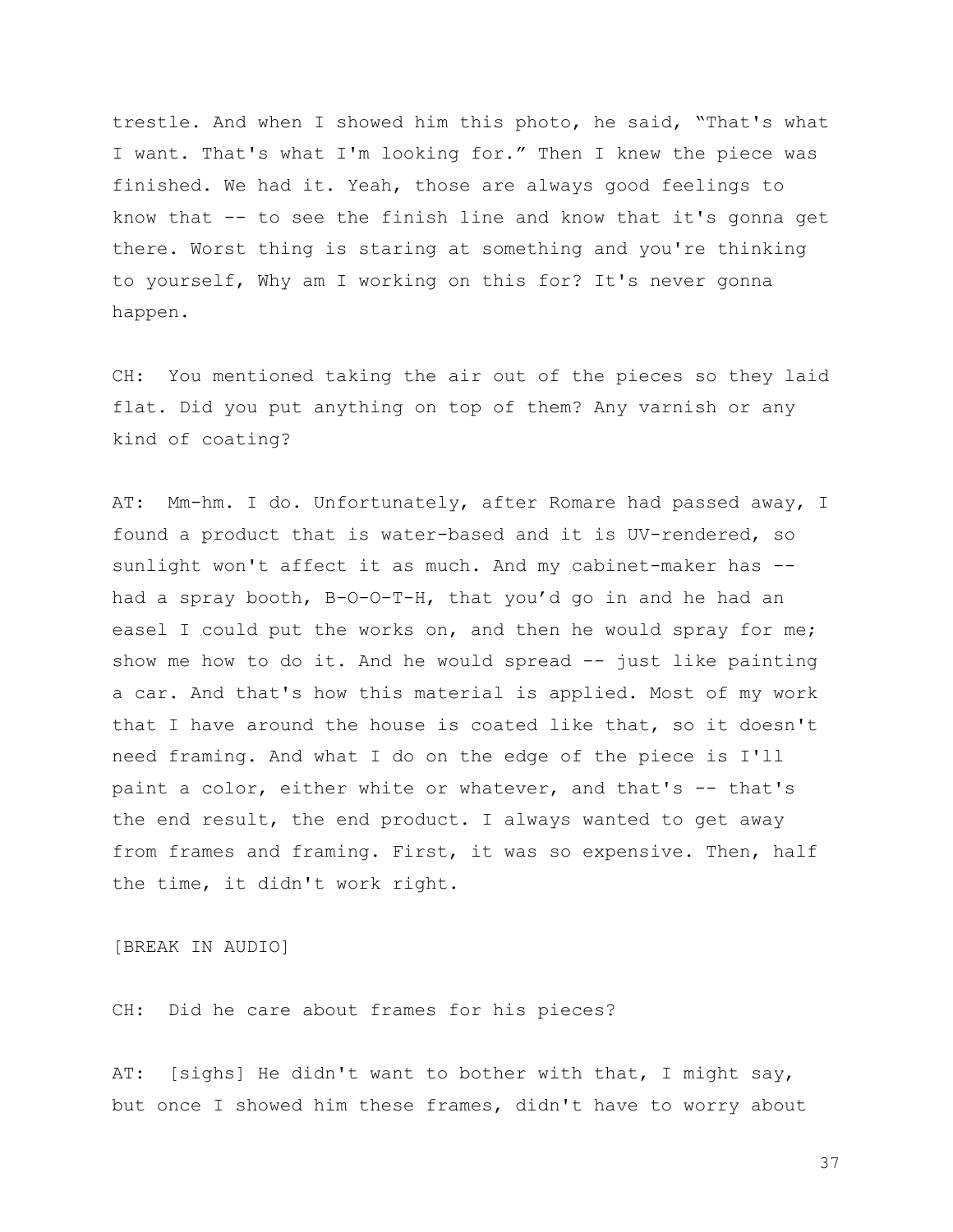it. We completed -- if the gallery wanted to put a frame on something, knock yourselves out. But it made life easy. And that's the -- that was the beauty of that. Again, two minds working together. You know, avoided having to bother with framing, paying, and then it's got a glass front that you don't want it to break, and if it does, it could ruin the artwork. This way, there was no -- no problems. The show in Boston at the Thomas Segal Gallery -- he framed the pieces that went into that show, because I remember walking in at the opening. Romare was there with Nanette, and said, "Ooh." He said, "A lot of money was spent here." The show didn't do that well. Boston is not a place for works like Romare. The minute he came back to the city, had a show with Mr. Ekstrom -- sold out. You know, funny story about Mr. Ekstrom. Do you -- have you ever seen photos of him?

CH: Yes.

AT: You have? [laughs] That's amazing, and I'll tell you why. *New Yorker* magazine used him on a cover of their magazine as the epitome of a New York City gallery owner. Had his nose up in the air. The caricature that they drew Arne -- really cracked me up. He wasn't that keen about that. But you know, after he passed away, there was a *New York Times* obituary about him. Things in that obituary I didn't know. Mr. Ekstrom was the inspiration for 007. He was the guide for [Ian] Fleming, the man who wrote the thing, used Arne -- because during World War II, Arne was the head of espionage against Germany. He headed that whole section of the war. Major hero. Nobody knew. He didn't want it known. And I remember a couple times, I came to his gallery, I had my camera with me. He wouldn't let me take a photo of him, and I didn't know why at the time. He said, "No," he used to call me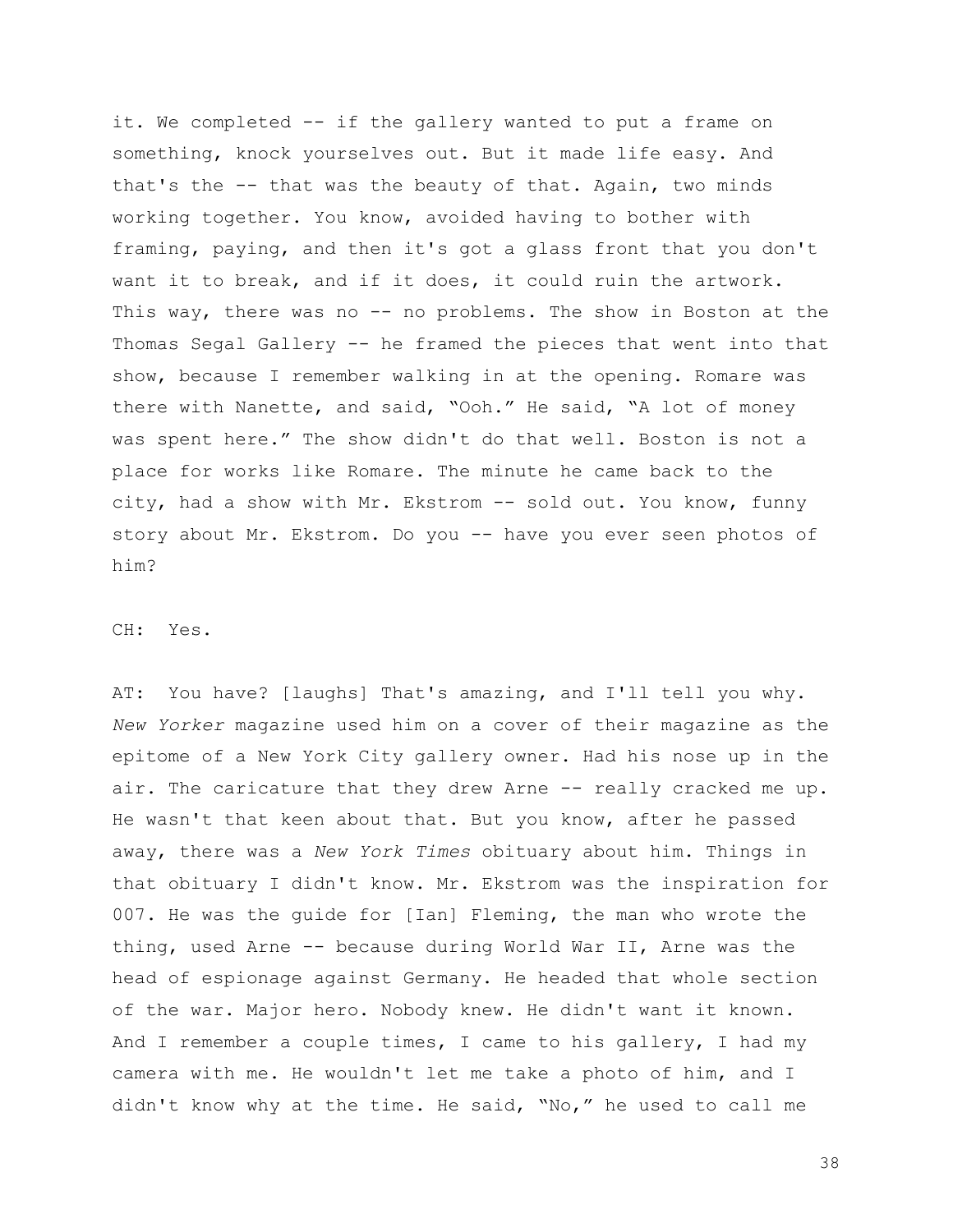my dear boy. He goes, "No, my dear boy, you're not gonna take a photo today. Maybe some other time, but not today." But when I read that obituary and realized, Wow, this man was deeply involved. And that's how he got into the art world. A lot of finagling, you know, manipulation of things, money, artwork itself. That was Arne Ekstrom. Because I'd be in his Gallery and he'd hear the door open downstairs and he'd hear the footsteps coming up. He knew exactly who that person was. He said, "Oh," he said, "I don't want to see her today." So he'd go in the back room, and I'd have to say to the person coming up the stairs, "Oh, he's not in, he left about a half hour ago." And he'd be in a back room waiting for -- whomever he didn't want to speak to. Interesting man.

CH: What do you remember about Bearden's interaction with Mr. Ekstrom?

AT: You know, total respect. For one, he never called him Arne. Always called him Mr. Ekstrom, even when he would speak to me about him. He truly appreciated the man for his efforts and what he was doing. I'm sure if he knew after his passing that hands would change in regards to representation, Romare would be really upset about that. He wouldn't want that. Again, money rules. If they think they could get more, do it. But there's was a good relationship. Whenever the phone would ring in the studio and it  $-$  and I would pick it up and answer it and I'd say, "Romare, it's Mr. Ekstrom." He'd be -- "Give me the phone." He was happy. He was happy to hear from him, no matter what. He was lucky. Very lucky, and he deserved the luck, but to have such a good representation at that time.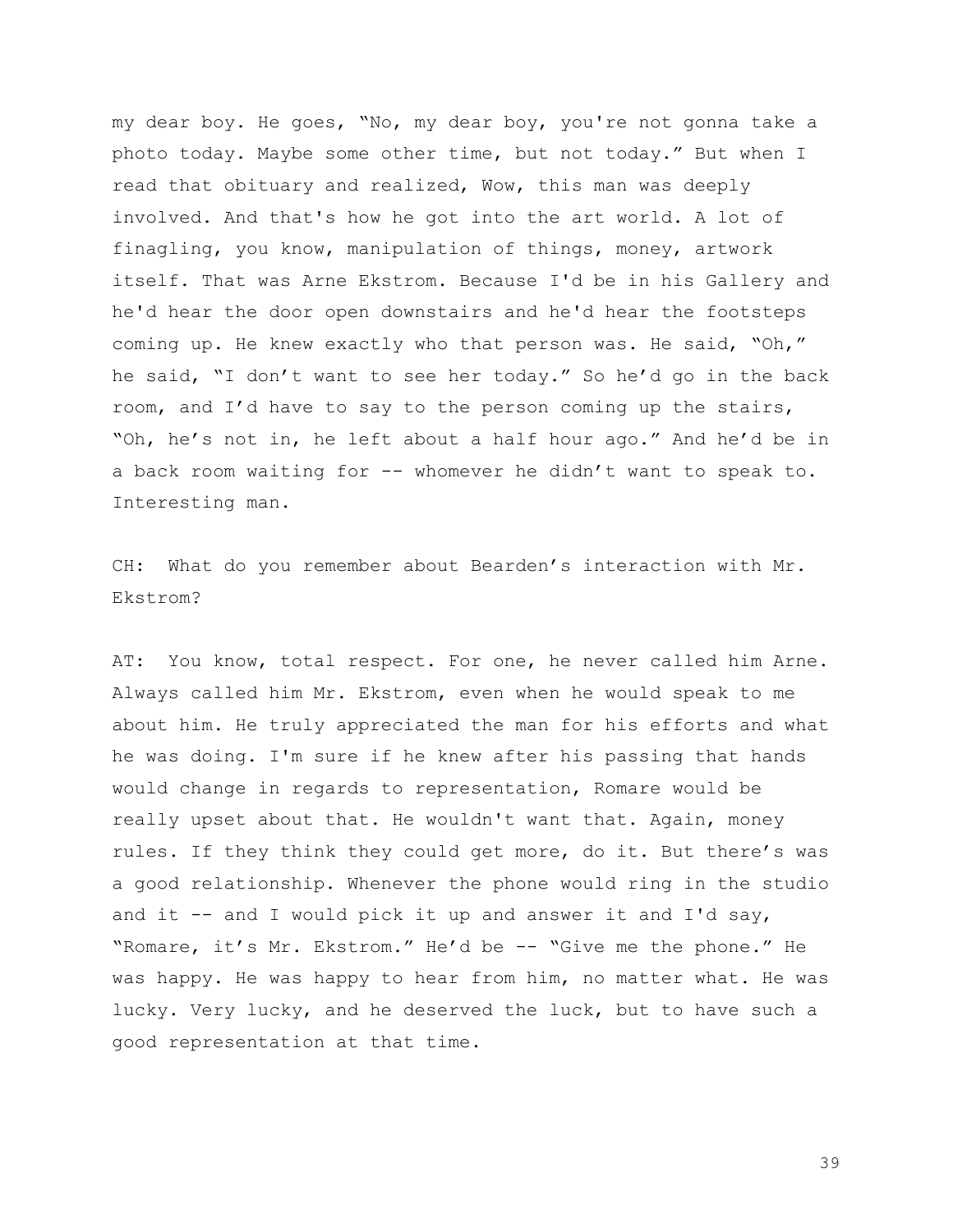And I remember one day from his studio, I'll never forget this. He said, "Come with me to the bank." The bank was right around the corner. And as we're walking down, he shows me a check for a rather large amount, and he said, "You know what this is?" I go, "No." He goes, "Taxes. I had to pay this today." He goes, but, he said, "I'm happy doing it." It was the first time that he had to pay so much in taxes. He wanted me to know that. Never forget it. And he had this little beret on, and he's got the check and we're walking. He was -- he was feeling good at that time. He was doing much better than towards the end.

And early on in the '80s, '81, '82, when we would go to a restaurant together around the studio area. It was interesting to see him respond to the neighborhood. He knew the butcher, so he says, "I want to stop and just say hi to him," because Nanette would give him a shopping list sometimes. She'd say, "I want some chicken wings or whatever," and so, he introduces me to the butcher. He said, "Meet Teabo here." Then, he would take me to the diner, and he knew everybody in the diner. Downstairs was Dom's -- D, O, M, S -- bar. It was a bar. And he would walk in there now and then, and I was with him at least four times when he did this, and he would put a \$40 bill or a \$60 bill on the bar, and he would say, "Buy them all a drink." You know why he did that? Keep the bums out of the studio upstairs. They protected him. Smart, smart thinking. And I would have done the same thing. And the guys were happy when he would walk in. You'd see them all straddle up to the bar. [laughs] "I'll have this, I'll have that." Romare was paying for it. What a neighborhood. And it turned out that my mannequins that I use in my collages were right around the corner. I couldn't believe it.

[BREAK IN AUDIO]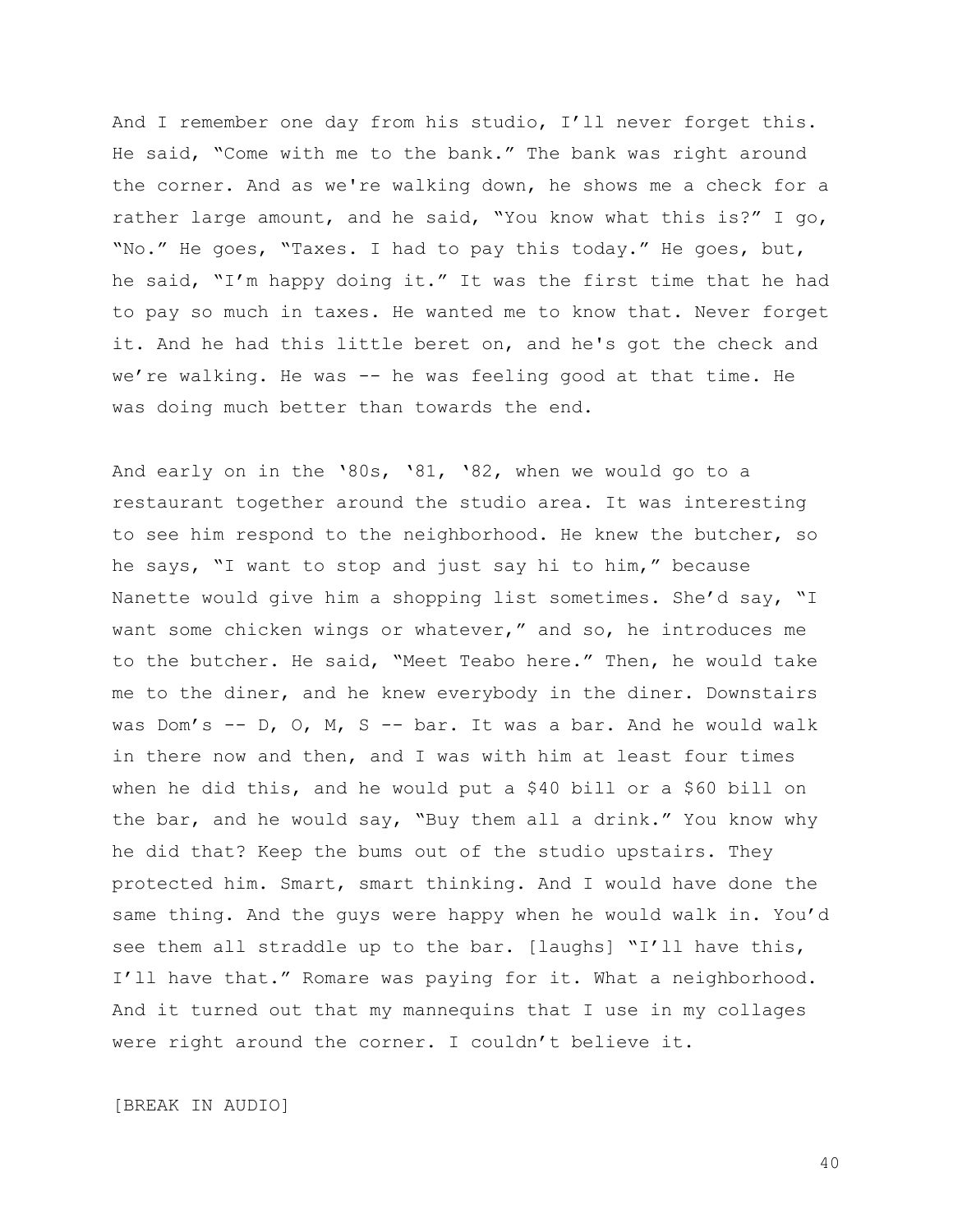CH: Did you and Romare ever discuss his legacy? Like, did he ever say, like, I want the foundation to exist, or anything like that?

AT: You know, that was problematic. I don't want to get into too much of the politics of that. But he wasn't sure. I think eventually, he and Nanette got together and they put a will together. I mentioned that to him, I said, you know, "Do you have a will?" And he said, "No, I'm working on it." And he never really went into great detail, if at all, about that situation. You know, how that would be handled. After he passed away, I guess it was between June Kelly, Nanette, and the attorney, [Gregory] Perrin, that got together and started putting -- I remember Perrin called me one day. He wanted to have lunch. I don't like attorneys that much, but he just wanted to do lunch to see if -- what I knew, if Romare had mentioned anything about wills or stuff like that. And I didn't say much. I just went to see what kind of person he was, and I was happy to get out of there.

Politics, Camara. After Romare passed away, a lot of stuff. I went to the funeral at St. John's the Divine in New York. That was an interesting experience. Sitting next to me was Mr. Ekstrom; behind me was Myron Schwartzman. A lot of the powers to be with there. June was down by the altar. As Mr. Ekstrom said to me, he goes, "She's where she likes to be now." [laughs] They had their thoughts. Interesting times.

CH: So, to wrap up, maybe you could tell us what you think Romare's legacy -- what he would want it to be? What you think he would want it to be.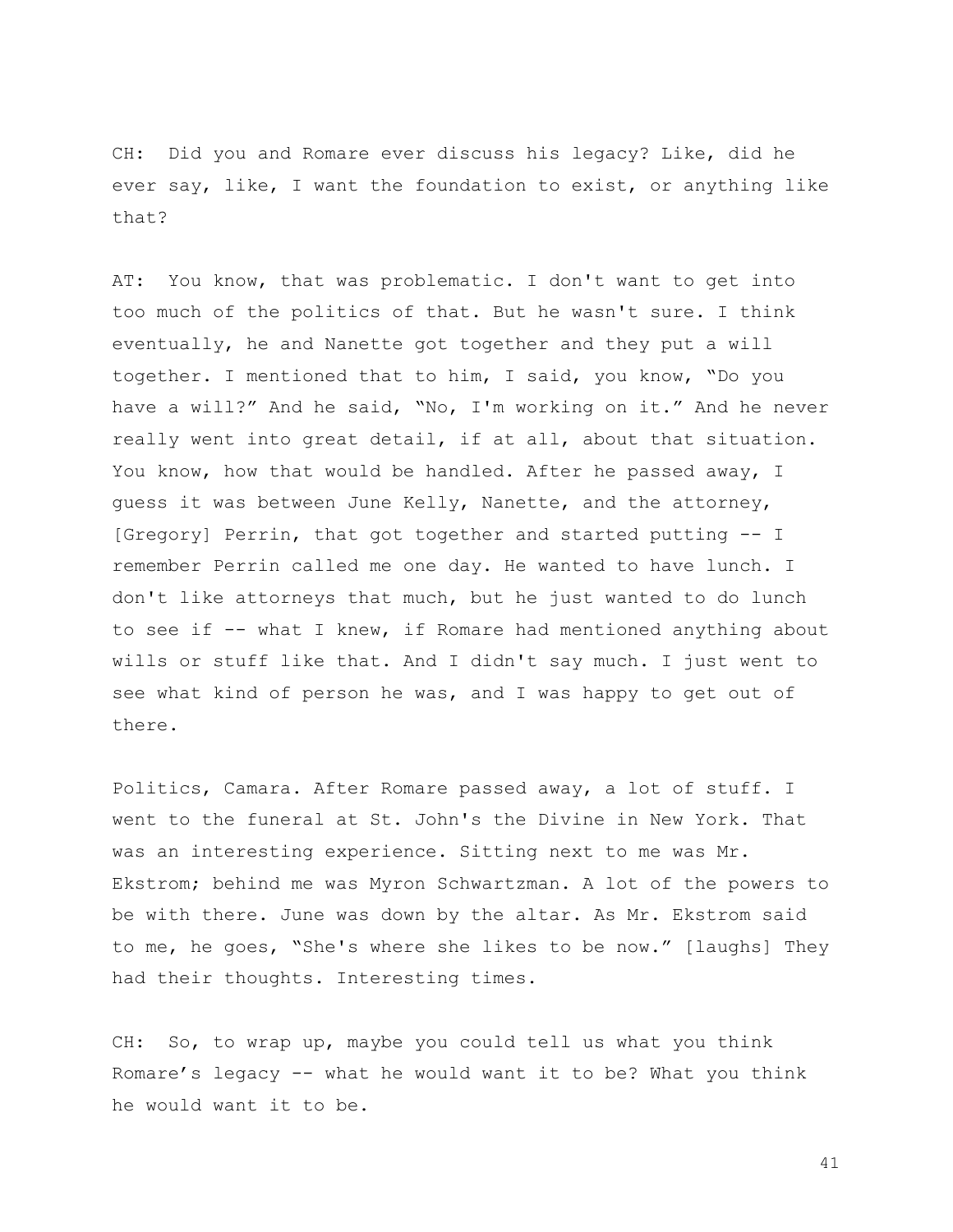AT: You know, as I said, he didn't have children, but he loved kids. And I'm sure young people that look at his work today and see what he's doing, they see the playfulness in it, the joy that it can bring. He accomplished something that he would like to do, leaving that kind of legacy behind. He was a worker. He was a man that didn't waste much time. He got things done. That's a tough question, Camara. I just think the artwork speaks for itself. That's the best conclusion I could come to. And he left a lot, which is great. He would have enjoyed meeting you, Camara, I can say that.

CH: [laughs] Thank you for that, that's a compliment.

AT: Yeah, definitely would have.

CH: Is there anything else that you think we should know?

AT: Um, I'm looking at my wife. [laughs] She's going -- you know, I'm sure after we depart, I'll say, "Oh, why didn't I mention this or that?" Thank you for the opportunity, by the way.

CH: Oh, you're welcome. Well, we really appreciate you taking the time to speak with us. It's been wonderful to hear your memories about Romare and --

AT: I hope I gave you enough, or something. You know, I'm -- I don't know how to put it all together sometimes. You know, there are just so many things that are in the background that pop up and all of a sudden, wow. I remember. If you have any questions or whatever, Camara or Josie, you have my number.